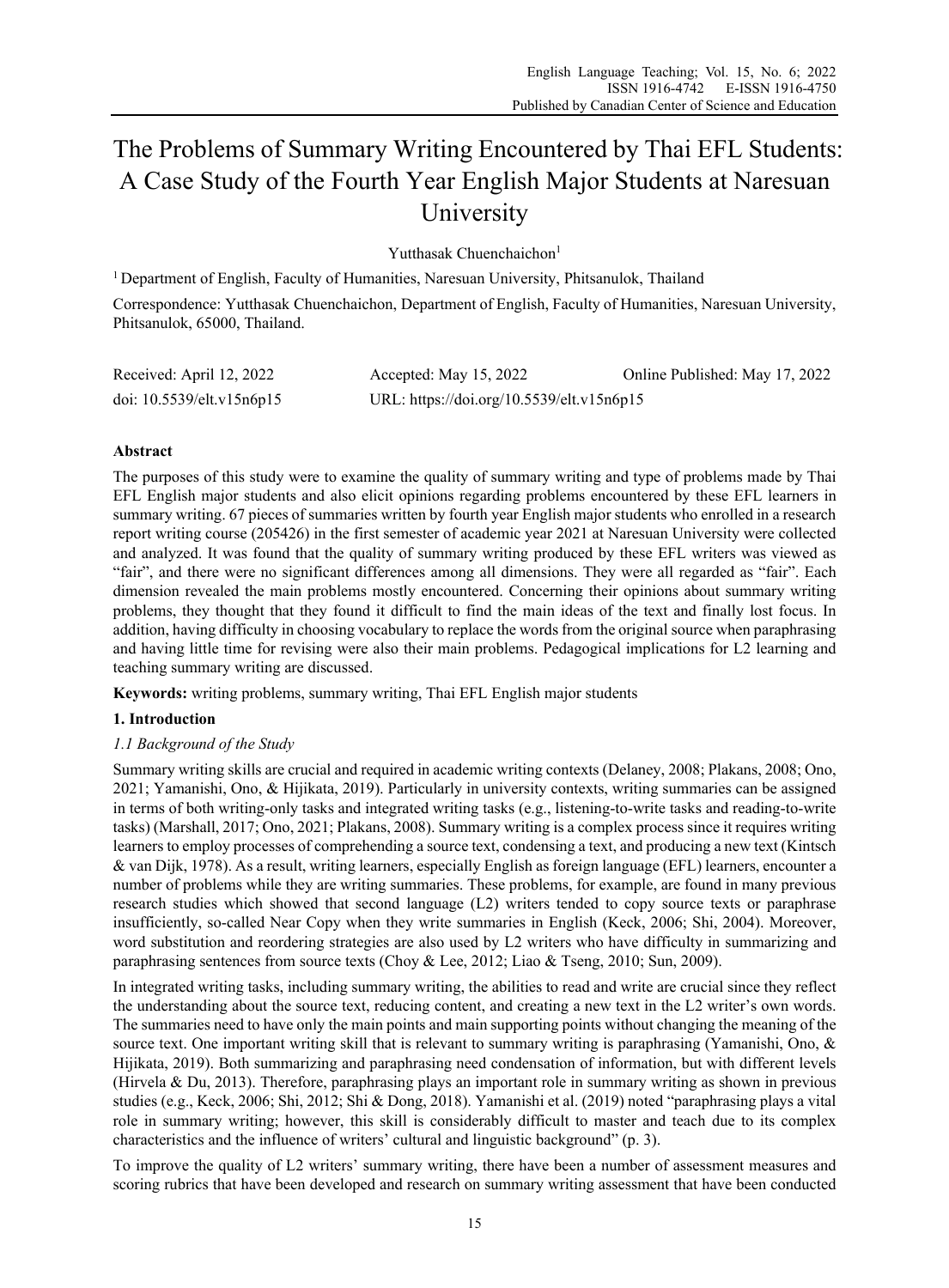(e.g., Becker, 2016; Educational Testing Service, 2002; Knoch, 2009; Plakans, 2015; Sawaki, 2019; Yamanishi et al., 2019; Yu, 2007). By exploring various dimensions of summary writing (e.g., organization, sentence formation, the main ideas of the source text, the quantity and quality of paraphrasing, and the use of a writer's own language), this aims to reflect the quality of summaries written by L2 writers and the problems of summary writing by L2 writers so that writing teachers can use them as a guideline for giving feedback and improving summary writing of their students.

#### *1.2 Statement of the Problem*

Summary writing plays a crucial role in many academic tasks. Particularly, it is always accompanied by paraphrasing and quoting when L2 writers have to do research-based writing since they are required to integrate and synthesize sources (Hirvela & Du, 2013). In many textbooks for teaching English writing (e.g., McCormack & Slaght, 2009; Oshima & Huge, 2006), they describe summarizing and paraphrasing as useful skills when L2 writers have to integrate and synthesize source texts in order to support their own purposes. In addition, these skills are also required when L2 writers write academic texts, such as essays, literature reviews, or research reports (McDonough, Crawford, & Vleeschauwer, 2014).

In integrated reading-to-write tasks, writing is always based on reading (Carson, 2001; Weigle, 2004; Weigle & Parker, 2012). L2 writers are required to read source texts, synthesize the texts, and use source texts as input for idea generation in order to create their responses to the tasks in their own words. However, when L2 writers write a summary from source texts, inappropriate textual borrowing can occur if they are not familiar with the source texts or cannot paraphrase the information they need appropriately, especially in a timed writing assessment (Weigle & Parker, 2012). L2 writers may have difficulty in writing information from source texts in their own words since they may have low reading comprehension skills (Plakans, 2009) and limited vocabulary knowledge (Baba, 2009). In addition, L2 writers who have lower English proficiency may produce written summaries that contain near copies of source text information (Cumming, Kantor, Baba, Erdosy, Eouanzoui, & James, 2005; Gebril & Plakans, 2009).

In order to improve the quality of L2 writers' summary writing, it is important to examine the quality of their summary writing in various dimensions so that writing teachers can see the problems L2 writers have and provide writing lessons that can improve their students' summary writing. Additionally, to my knowledge, there has not been much research examining both the quality of EFL writers' summary writing and their perceptions about their writing abilities and problems of summaries written by English major students in Thailand. Therefore, the researcher would like to examine both the quality of summary writing and EFL writers' perceptions towards problems encountered by them when they write summaries. The findings of this present study may result in more appropriate and effective lesson plans and teaching methods for summary writing. Moreover, it is hoped that the findings of this study will help writing teachers to design their teaching contents and activities in order to improve their students' writing to become better EFL writers.

## *1.3 Purposes of the Study*

The researcher aimed to achieve the following goals:

- 1) To examine the quality of summary writing produced by Thai EFL English major students
- 2) To examine what types of problems made by Thai EFL English major students in summary writing are the most repeated
- 3) To elicit opinions regarding problems encountered by Thai EFL English major students in summary writing

#### *1.4 Research Questions*

- 1) What is the quality of summary writing produced by Thai EFL English major students?
- 2) What are the most repeated types of problems made by Thai EFL English major students in summary writing?
- 3) What are the opinions regarding problems encountered by Thai EFL English major students in summary writing?

#### **2. Literature Review**

#### *2.1 Summary Writing*

"A summary is a condensation of the main ideas in an article. The length of a summary depends on the assignment, the length and complexity of the article and the audience" (Reid, 1988, p. 110), and it is an interactive and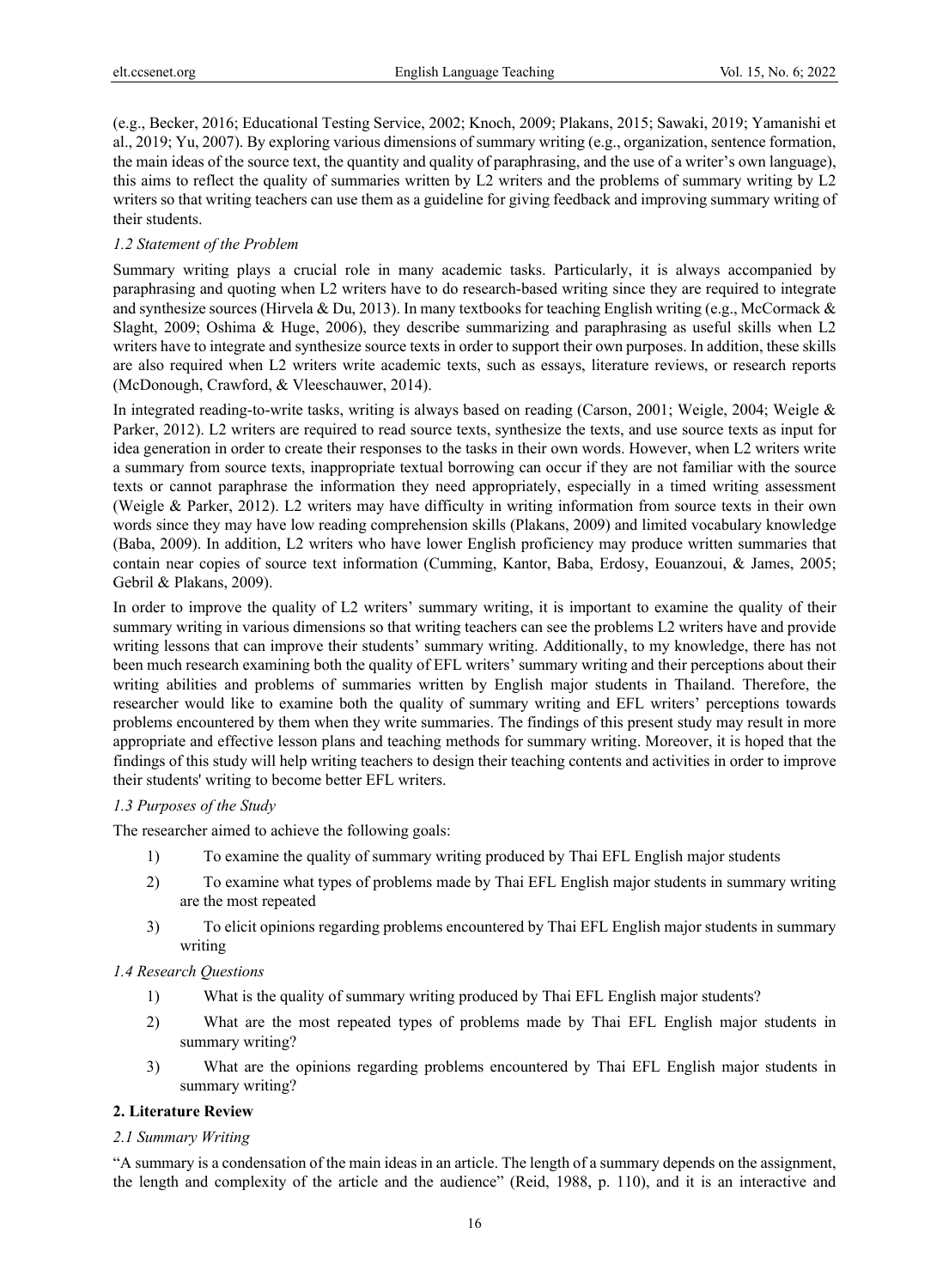recursive process (Reid, 1988). Hult and Huckin (2008) pointed out that, in academic writing contexts, students are required to write summaries in various types of writing assignments. They have to write the main idea from source materials in academic papers and presentations. In addition, these summaries need to be written in their own words. Mulvaney and Jolliffe (2005) noted that, for a good characteristics of summary writing, it has to be shorter than the original text, contain the main ideas, have limited and important details, and does not include opinions, evaluations, and irrelevant or additional information that are not contained in the original source.

Summarizing is considered to be an activity that aims to design independent secondary texts based on information from original texts. It can represent the compression of textual information. It is a process that requires comprehension and analytical and synthetic processing in order to produce new texts (Tareva & Tarev, 2020). As stated by Dewi and Saputra (2021), "a summary is a condensed version of a text that expresses the text's central ideas by recorded expression, which is related to paraphrasing. It must be shorter than the original text, contain the text's core concept, and, where appropriate, use the recorded expression" (p. 128).

#### *2.2 Summarizing, Paraphrasing, and Text Borrowing*

In integrated reading-to-write tasks, L2 writers are required to read the original text, comprehend it, and use this information to write a shorter version of the new text in their own words. According to Devine (1988), the interaction between previous knowledge (schema) of the reader and the information available in the text itself plays a crucial role in creating meaning from the text the reader reads. This notion is also supported by Koda (2005) in that the reader's comprehension includes integral interaction between the text and the reader. As noted by Urquhart and Weir (1998), "texts do not have unitary meanings potentially accessible to all, they rather allow for variety in interpretations by different readers, governed by factors such as purpose, background knowledge, and the relationship established between the reader and the writer" (p. 112). Therefore, it can be said that the interpretation of each reader may vary and/or be different from the meaning that the writer wants to convey or another reader interprets.

When summarizing, paraphrasing is also employed by L2 writers. However, it is not an easy process that all L2 writers can master. There are many problems found in this process. As found in the studies by Keck (2006) and Keck (2014), L2 writers tend to have a problem with paraphrasing since they tend to nearly copy information from the original text. This practice is in line with the findings of Gebril and Plakans's (2016) study which indicates that textual borrowing has effects on lexical diversity. L2 writers tend to borrow words from the original source when they do integrated reading-to-write tasks. In other words, textual borrowing determines lexical diversity of L2 writers. Shi and Dong (2018) note that paraphrasing and textual borrowing are affected by cultural and linguistic differences of L2 learners. Some paraphrasing and textual borrowing practices might be acceptable, but some might not since some L2 writers copy texts from source texts and change only some words or grammar. As a result, this affects the overall quality of summary writing of these novice L2 writers.

## *2.3 Assessing Summary Writing*

In academic writing contexts, to assess the quality of summary writing, scoring rubrics are usually used since they can be used as assessment guidelines and can reflect the writing quality and problems L2 writers have. These can be used as information for writing teachers for giving feedback and designing writing lessons for further development. According to Knoch (2009), scoring rubrics play an important role in assessing integrated writing tasks that require students to write a summary. Additionally, the assessment of L2 summary writing is taken into account among research studies in the fields of L2 writing and language testing (Plakans, 2015; Weigle, 2004).

However, scoring rubrics may contain scoring guidelines for different criteria, so there are a number of rubrics created to use for assessing L2 summary writing, both holistically (e.g., Educational Testing Service (ETS), 2002; Yamanishi et al., 2019; Yu, 2007) and analytically (e.g., Li, 2014; Sawaki, 2019; Yamanishi et al., 2019). Holistic assessments are often used for reflecting an overall writing performance of L2 writers (Hyland, 2002; Weigle, 2002). They are usually used when a summative score of the writer's performance is needed. They can be used as placement tests or high-stakes tests since they are cost-effective, and the raters take less time to complete the assessments when they are compared with analytic assessments (Bacha, 2001; Hyland, 2003). However, holistic assessments do not provide strengths and weaknesses of each writer. That is, constructive feedback and informative feedback cannot be provided (Yamanishi et al., 2019). On the other hand, analytic assessments are used when the writing performance can be shown in several dimensions. They provide descriptors for the raters to assess each dimension. Moreover, the strengths and weaknesses of the writer can be identified. As a result, writing teachers can give diagnostic feedback, comprehensive feedback, and informative feedback on each writer's performance (Mertler, 2001; Stevens & Levi, 2013).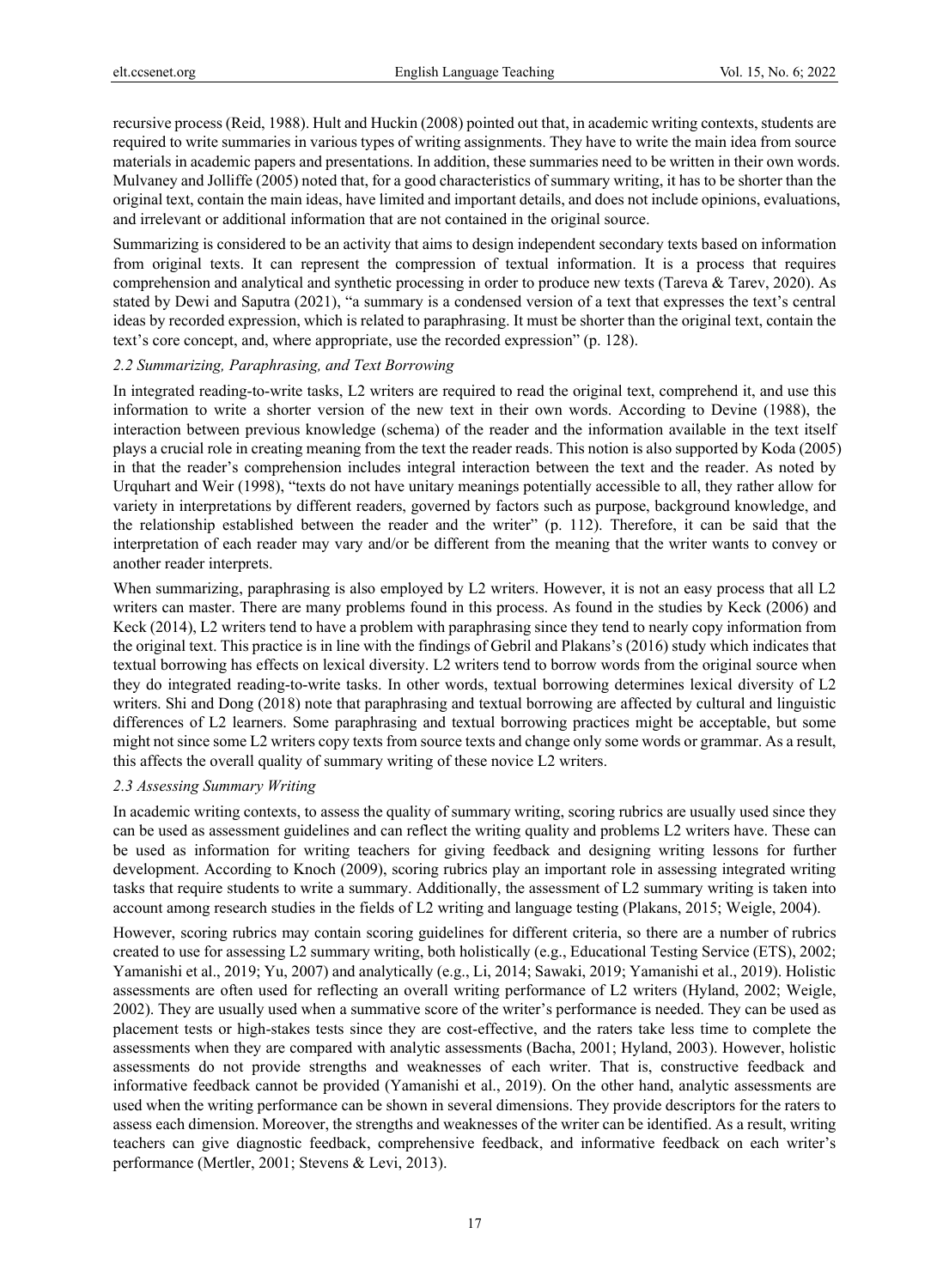# *2.4 Previous Studies*

There are various perspectives of summary writing that have been studied. For example, a lot of research studies aimed to investigate the effects of source texts on summary writing, the role of paraphrasing in summary writing, text borrowing, and assessing summary writing.

Yu (2009) reported the effects of the properties of source texts on summarization. The summaries of 157 Chinese undergraduate students were analyzed in terms of students' summarization task performance and their perception. The findings revealed that the familiarity with the topics did not significantly affect the summarization performance. However, regarding the perception of L2 writers, macro-organization, frequency of unfamiliar words, topic familiarity, and length of source texts were important factors for their summary writing.

McDonough et al. (2014) investigated summary writing in a Thai EFL university context with 46 undergraduate students focusing on how their summary paragraph writing changed in terms of the rhetorical organization and the incorporation of information from the source texts. They were taught with an explicit instruction about paragraph writing and paraphrasing strategies. The results showed that there were more students who referenced the source texts. Moreover, although there was the use of copied words from source texts, the length of copied strings decreased (i.e., 2-4 words) in their summaries.

Keck (2006, 2014) compared the use of paraphrasing in summary writing between L1 and novice L2 writers and found that L2 writers tended to have a difficulty in paraphrasing and employ insufficient paraphrasing which is called "near copy" when compared with L1 writers. Similarly, Shi and Dong (2018) investigated paraphrasing of 17 Chinese graduate students when they read research papers, and they had to paraphrase them. It was found that their paraphrases contained textual borrowing. There were some paraphrases that were unacceptable since novice writers copied information from source texts, and only words and grammar were changed.

Also, there was a study done by Weigle and Parker (2012) regarding source text borrowing in an integrated reading/writing assessment. The study aimed at determining the extent to which students borrow source text language. Written essays were transcribed verbatim and coded for source text borrowing. It was revealed that the majority of students did not borrow the language from source texts extensively. That is, it was still acceptable. In addition, there were few differences in the borrowing across topics, groups of students, and their levels of proficiency.

In view of summary writing assessment, a rubric for L2 summary writing was developed by Educational Testing Service (ETS) (2002). It is a holistic rubric that reflects an overall score of test takers, ranging from 1-5, and it emphasizes organization, sentence structure, language use, and language from the source texts. Baba (2009), for example, employed this rubric to examine summary writing performance of Japanese university students, focusing on the impact of their lexical proficiency on English (L2) summary writing. Also, Becker (2016) investigated the effect of developing and/or applying a rubric on summary writing performance of ESL writers using an overall score, ranging from 1-5. The findings of the study can raise awareness of involving students in the process of writing assessment. This can lead to an improvement of their writing performance.

Knoch (2009) compared two rating scales for writing in an English for Academic Purposes (EAP). The first one was a developed scale with less specific descriptors that were commonly used in proficiency tests, and the other one was a developed scale with detailed level descriptors. The results indicated that more detailed descriptors allowed raters to better distinguish among different writing's aspects, and the raters' perceptions towards the more detailed scale were positive.

Recently, a study conducted by Yamanishi et al. (2019) aimed at developing a scoring rubric for L2 summary writing. The developed rubric was both holistic and analytical assessment. It contained five dimensions, namely content, paraphrase (quantity), paraphrase (quality), language use, and overall quality. The results of using this rubric in terms of quantitative examination and qualitative examination of the raters' perceptions were positive. The details of each descriptor were clear and helped in teaching and assessing L2 summary writing. Ono (2021) employed this scoring rubric to investigate paraphrasing the source text in integrated tasks and summary writing of 70 Japanese EFL students who were novice L2 writers. This scoring rubric can reflect paraphrasing and summarizing performance of these students and also difficulties they have since it contains descriptors with specific details for assessing summary writing.

Concerning lecturers' perception of using a scoring rubric for assessing summary writing, Putri (2020) conducted a study aiming to elicit perceptions of writing teachers using analytical rubric in scoring summary writing. The rubric contains five dimensions of assessing summary writing, namely length, accuracy, paraphrasing, focus, and conventions. It was revealed that the perception of the lecturers towards using scoring rubric was positive.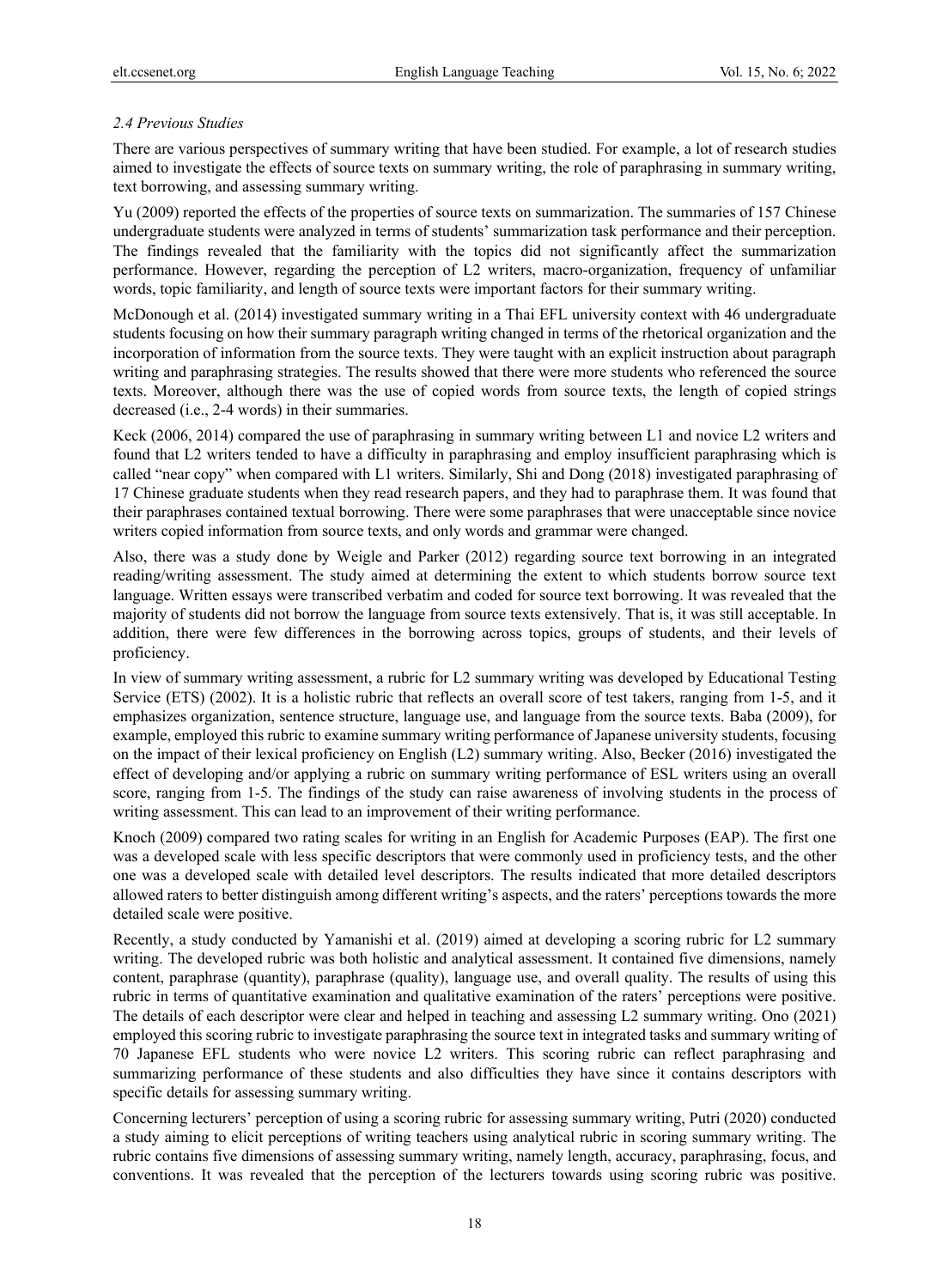Additionally, using an analytical rubric was helpful and could enhance the summary writing of L2 writers since they knew what criteria they have to achieve.

Apart from assessing the quality of summary writing, eliciting the opinions regarding problems encountered by L2 writers in summary writing is also crucial. By doing so, the problems of summary writing can be found, and these problems will be beneficial to writing teachers for their lesson and activity design and improvement. Therefore, this present study also investigated this perspective of L2 summary writing.

## **3. Method**

#### *3.1 Participants*

The participants of this study were 67 fourth year English major students who enrolled in a research report writing course (205426) in the first semester of academic year 2021 at Naresuan University. All participants were Thai EFL writing learners, and they were chosen by purposive sampling. Their English proficiency was between lower intermediate and intermediate.

#### *3.2 Data Collection*

Regarding ethical issues, this research was reviewed and approved by the Institutional Review Board (IRB), (IRB No. P2-0322/2564). At every stage, the participants' names would remain confidential, and the results of this study were used for academic purposes only.

In this study, all participants were asked to do a summary writing test. They were instructed to write a summary of the given passage, in a paragraph of 120-150 words, describing second language acquisition (SLA), within one hour at one sitting and under test conditions (see Appendix A for more details). This source text was used because it was the topic in their field of study. All participants were English major students, so they might be familiar with it, and they were able to connect their ideas with this topic. This allowed them to perform their summary writing ability. The participants were allowed to consult dictionaries. Then, the written scripts were collected for further analysis.

For data collection of the opinions regarding problems encountered by Thai EFL English major students in summary writing, 12 students were asked to have a face-to-face interview with the researcher. They were chosen by systematic random sampling. The interview was conducted after the summary writing test. It was a semi-structured interview, and it took approximately 30 minutes for each interviewee. The interview questions were divided into three stages of writing, namely prewriting, while writing, and revising. The emphasis was put on the problems these participants encountered when they wrote summaries from beginning to end. The details of the interview questions are shown in Appendix B.

## *3.3 Data Analysis*

After the data were collected, each summary was graded using the scoring rubric for L2 summary writing which was developed by Yamanishi et al. (2019). This scoring rubric was chosen since it was both holistic and analytical assessment. There were five main dimensions that were analyzed (i.e., content, paraphrase (quantity), paraphrase (quality), language use, and overall quality). *Content* is judged by whether the writer can grasp and develop the main ideas using secondary information. *Paraphrase (quantity)* refers to the extent to which the expressions in the summary are paraphrased in the writer's own words. *Paraphrase (quality)* identifies whether the writer can demonstrate effective paraphrases by using different sentence structure and vocabulary from the original text. *Language use* is judged by whether the writer can demonstrate an effective and appropriate use of vocabulary and sentence structure. *Overall quality* identifies the overall quality of the summary holistically as a response to the task requirements. Each dimension was assessed according to writing performance levels, ranging from 1-4. The full mark was a score of 20. The details of this scoring rubric are shown in Appendix C. After that, the data were converted into mean  $(\bar{x})$  and standard deviation (S.D.).

For interview data, content analysis was employed. After the interview data was collected, the data were transcribed and analyzed. Then, the opinions regarding the summary writing problems were then summarized and categorized according to three main stages of summary writing, namely prewriting, while writing, and revising.

In the following section, the quantitative results of the summary writing test and qualitative results of the interview are reported.

#### **4. Results and Discussion**

The results and discussion of this research are presented according to the three research questions (RQs) of this study. To answer RQ 1, Table 1 reveals the findings concerning rating of the summaries and the quality of summary writing for each dimension.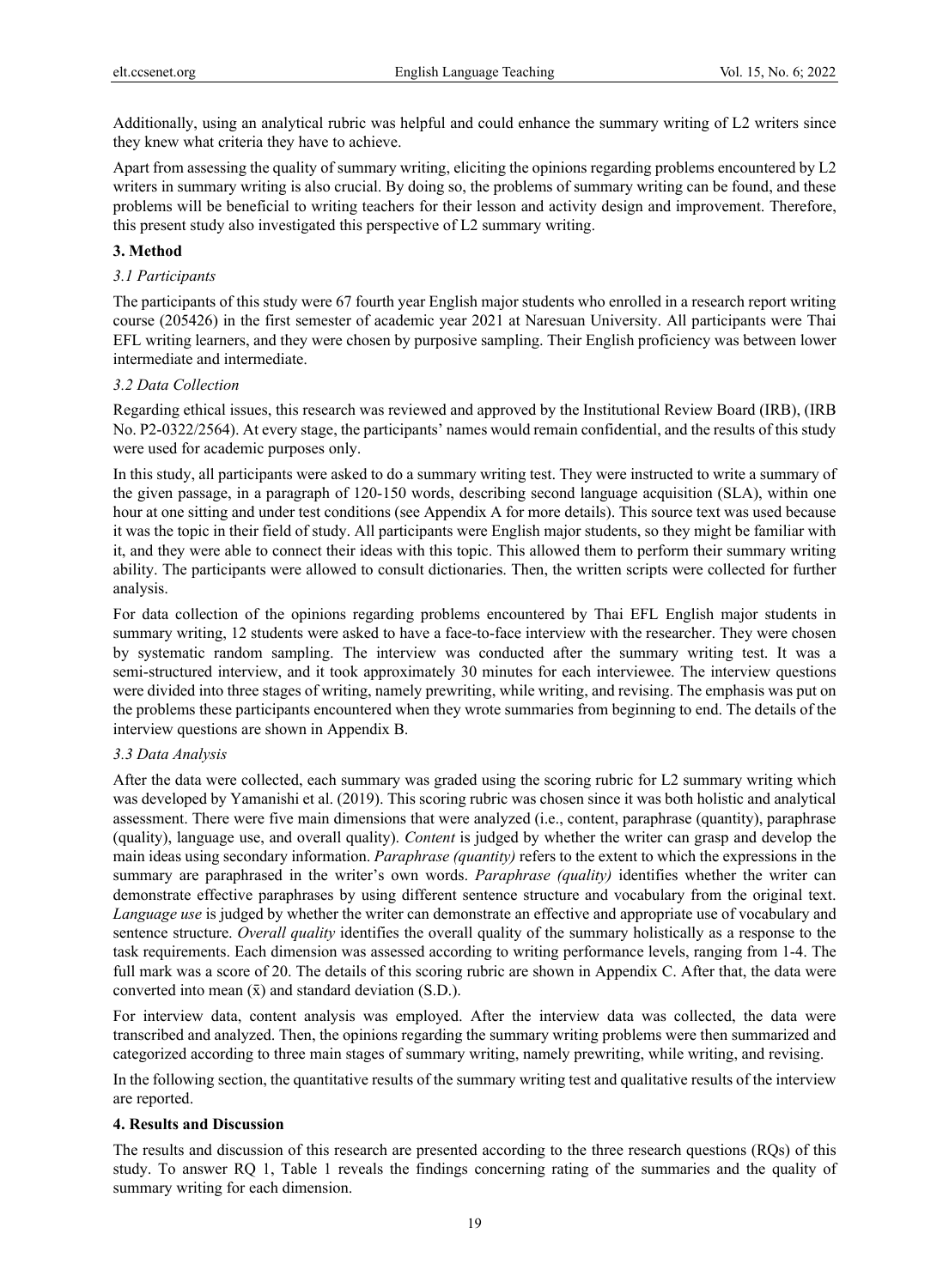| Dimension of rubric   | Number<br>of | Mean        | S.D. |
|-----------------------|--------------|-------------|------|
|                       | participants | $(\bar{x})$ |      |
| Content               | 67           | 2.03        | 0.58 |
| Paraphrase (Quantity) | 67           | 1.87        | 0.87 |
| Paraphrase (Quality)  | 67           | 1.81        | 0.84 |
| Language use          | 67           | 1.94        | 0.72 |
| Overall quality       | 67           | 1.75        | 0.77 |
| <b>Total score</b>    |              | 9.40        |      |

RQ 1: What is the quality of summary writing produced by Thai EFL English major students? Table 1. Rating of the summaries

Regarding the quality of summary writing produced by these EFL writers, overall, the total score is 9.40 out of 20. This result indicates that the summary writing produced by these EFL students is regarded as "fair". When considering each dimension, *content* is the dimension that they performed the best  $(\bar{x}=2.03, S.D.=0.58)$  when compared with other dimensions. The mean scores for other dimensions were between 1.75-1.94 which are still similar and seen as "fair" as well. According to the scoring rubric developed by Yamanishi et al. (2019, p. 19), a score of 2 indicates "fair". This means that, in the dimension of *content*, these EFL writers "can grasp only limited main ideas, cannot demonstrate an adequate development of the main point, and noticeably include incorrect information or information beyond the original text". Concerning *paraphrase (quantity)*, they "can paraphrase only from 25% to less than 50% of the expressions included in the summary in one's own words". Regarding *paraphrase (quality)*, these writers "include few expressions consisting of more than 4 words in a row copied from the original text, can only demonstrate paraphrases using vocabulary from the original text, and delete expressions partially or change the word order". In the dimension of *language use*, they "can demonstrate only a limited range of vocabulary, word/idiom choice and usage and can demonstrate simple sentence construction. The meaning is obscure due to frequent major errors". For *overall quality*, "as a response to this task, the overall quality of this summary is fair." The reason for this might be because these EFL writers lack reading skills and strategies, so they cannot find the main ideas of the original text when they read. Additionally, they probably have problems with grammar and vocabulary. As a result, they cannot write their summaries in their own words appropriately, especially within limited time and a limited number of words (i.e., 120-150 words). To avoid changing the meaning of the source text, they copy or borrow texts from the source text or only change the sentence structure or order of words in the source text. These reasons can lead to incorrect information and inappropriate textual borrowing in their summaries.

RQ 2: What are the most repeated types of problems made by Thai EFL English major students in summary writing?

To answer RQ 2, according to Table 1, the results reveal that there are no significant differences among all dimensions, ranging from 1.75-2.03, which are in a fair level. This means there is no the most repeated type of mistakes made by these EFL writers in summary writing. They all are regarded as "fair" equally. However, based on written scripts, when considering each dimension in greater detail, there are main problems made by these EFL writers.

In the dimension of *content*, the main problem is that incorrect information or irrelevant information is included. An example of this problem is shown below.

Original source:

Second Language Acquisition (SLA) refers both to the study of individuals and groups who are learning a language subsequent to learning their first one as young children, and to the process of learning that language. The additional language is called a second language (L2), even though it may actually be the third, fourth, or tenth to be acquired. It is also commonly called a target language (TL), which refers to any language that is the aim or goal of learning. The scope of SLA includes informal L2 learning that takes place in naturalistic contexts, formal L2 learning that takes place in classrooms, and L2 learning that involves a mixture of these settings and circumstances.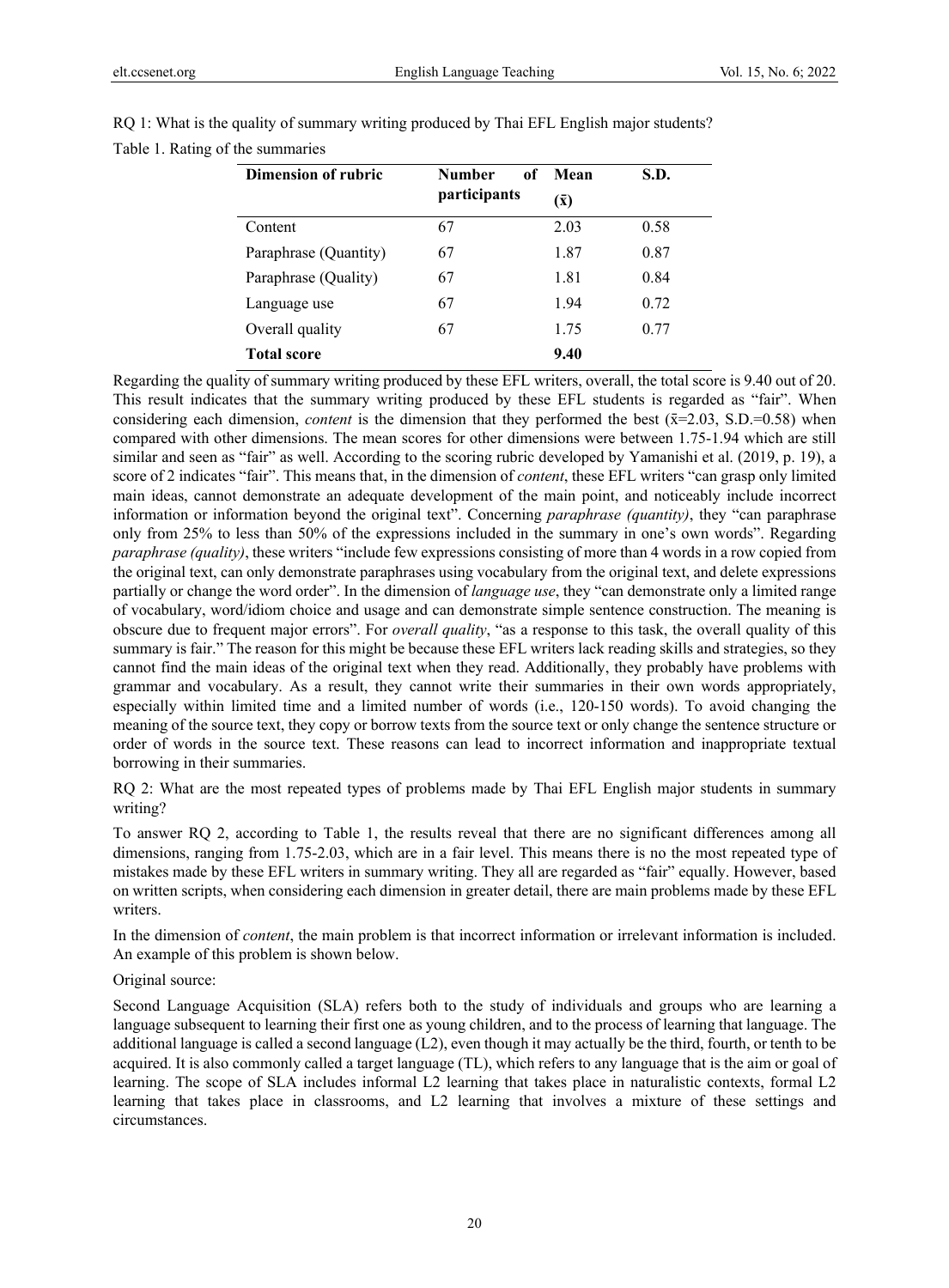## Summary:

Second language acquisition (SLA) cites to the study of the learning and procedures the first language of both personal and group when as a child. The additional language is called the second language or target language. In addition, the formal language occurs in naturalistic, and the informal lingual occurs in a classroom. (S42)

In this example, incorrect information is included, and the main ideas are not fully included. This implies that the writer failed to comprehend the information in the source text. As a result, incorrect ideas are presented. This finding supports Plakans (2009) who explored the role of reading strategies in integrated L2 writing tasks in that reading plays an important role in the process and performance of integrated writing tasks. In other words, the writers' difficulties in comprehending the task can limit their ability to use the source text, and this directly affects their writing.

For *paraphrase (quantity)*, the main problem is that these students can paraphrase only from 25% to less than 50% of the expressions included in the summary in their own words. Below is an example of this problem.

## Original source:

The scope of SLA includes informal L2 learning that takes place in naturalistic contexts, formal L2 learning that takes place in classrooms, and L2 learning that involves a mixture of these settings and circumstances. For example, "informal learning" happens when a child from Japan is brought to the USA and "picks up" English in the course of playing and attending school with native English-speaking children without any specialized language instruction, or when an adult Guatemalan immigrant in Canada learns English as a result of interacting with native English speakers or with co-workers who speak English as a second language. "Formal learning" occurs when a high school student in England takes a class in French, when an undergraduate student in Russia takes a course in Arabic, or when an attorney in Colombia takes a night class in English. A combination of formal and informal learning takes place when a student from the USA takes Chinese language classes in Taipei or Beijing while also using Chinese outside of class for social interaction and daily living experiences, or when an adult immigrant from Ethiopia in Israel learns Hebrew both from attending special classes and from interacting with co-workers and other residents in Hebrew.

## Summary:

This SLA will have three types of classes. 1.) Studying in an informal way, such as studying directly with native speakers 2.) Formal learning, such as studying with people with special skills or studying in the classroom and finally, 3.) Mixed learning, such as studying in a room with a special skilled teacher and outside the room to chat directly with native speakers. (S8)

Regarding *paraphrase (quality)*, the main problem is that these students mostly copy words/information from the original text, including using vocabulary or changing word order from the original text. An example of this is as follows.

## Original source:

In trying to understand the process of second language acquisition, we are seeking to answer three basic questions:

- a) What exactly does the L2 learner come to know?
- b) How does the learner acquire this knowledge?
- c) Why are some learners more successful than others?

There are no simple answers to these questions – in fact, there are probably no answers that all second language researchers would agree on completely. In part this is because SLA is highly complex in nature, and in part because scholars studying SLA come from academic disciplines which differ greatly in theory and research methods.

## Summary:

In studying the process of second language acquisition, we must answer three questions: What do the learners know, how do they know, and why do they gain more knowledge than others? There are no definitive answers to these questions, as SLAs are very complex, and the scholars studying them come from different disciplines. (S29)

As mentioned in the dimension of *content*, since the writer failed to comprehend the information in the source text, this eventually results in inappropriate paraphrasing for both *paraphrase (quantity)* and *paraphrase (quality)*. Additionally, these novice EFL writers have some difficulties in using grammar correctly. Therefore, these significantly affect the quantity and quality of paraphrasing. As noted in Keck (2006, 2014), novice L2 writers tend to employ insufficient paraphrasing or mostly copy and employ textual borrowing. This is in line with Shi and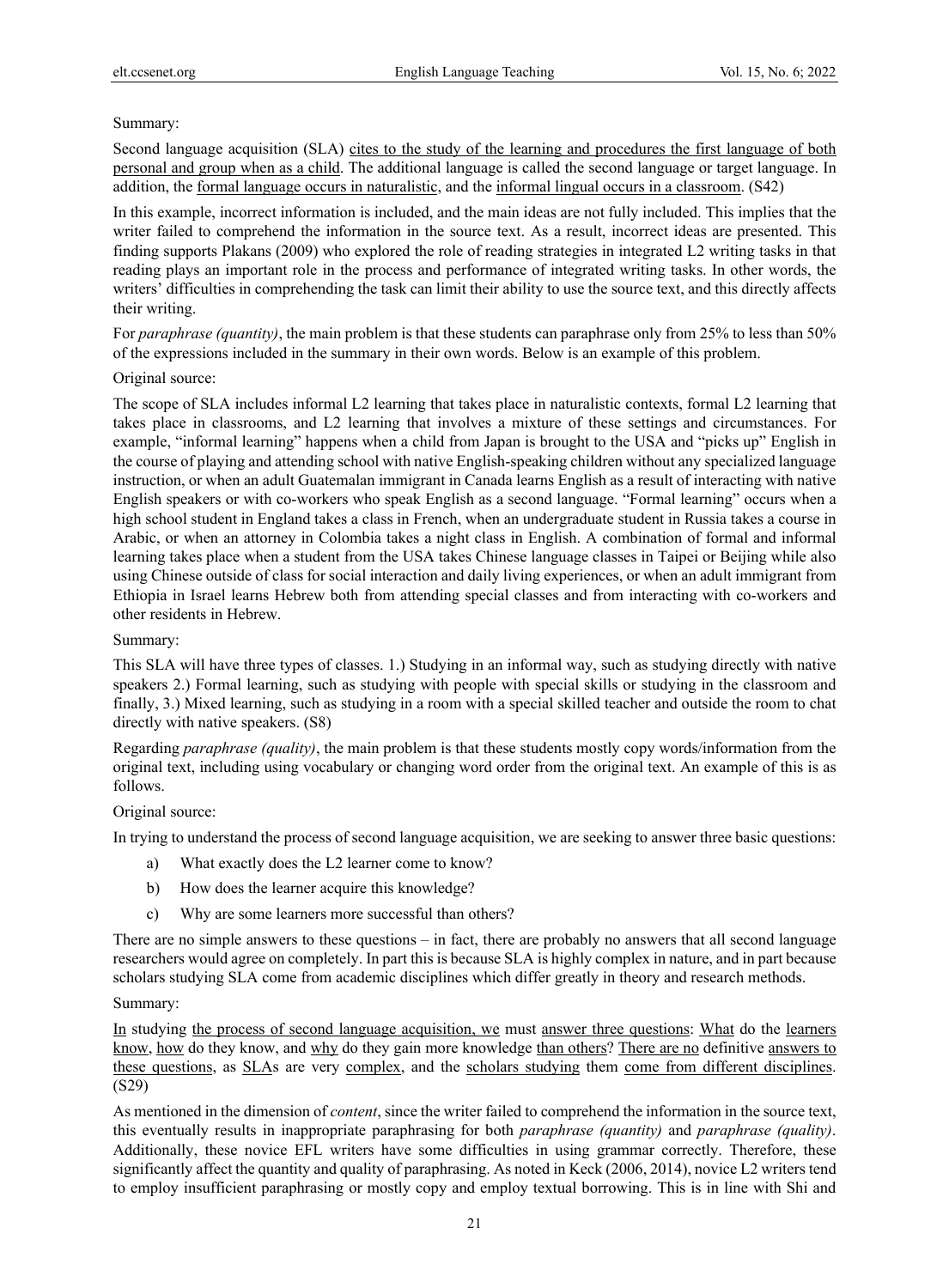Dong (2018) who point out that novice writers' paraphrases contain textual borrowing. They tend to copy excerpts from source texts, and only words and grammar are changed.

For *language use*, the main problem is simple sentence structures are used. Also, there is incorrect use of grammar, so this leads to obscure meaning. Below is an example of this.

## Original source:

Applied linguists who specialize in SLA may take any one or more of these perspectives, but they are also often concerned with the implications of theory and research for teaching second languages. Each discipline and subdiscipline uses different methods for gathering and analyzing data in research on SLA, employs different theoretical frameworks, and reaches its interpretation of research findings and conclusions in different ways.

## Summary:

Each discipline subdisciplines uses different methods for gathering analyzing data in research on SLA, employs theoretical frameworks, reaches its interpretation conclusions ways. Applied linguists specialize take any more these perspectives, they also concerned with implications theory teaching languages. (S52)

As can be seen, language use in this example is not perfect, so the meaning of the ideas in the summary is unclear. This might be because these EFL writers lack knowledge of English grammatical rules. The problems of incorrect use of grammar are also found in a number of research studies conducted in academic writing contexts (e.g., Boonyarattanasoontorn, 2017; Hamed, 2018; Hussain (2019); Murad & Khalil, 2015; Nuruzzaman, Islam & Shuchi (2018); Phuket & Othman, 2015; Sermsook, Liamnimitr, & Pochakorn, 2017; Sychandone, 2016). The findings of these studies indicate that grammar is one of the main error types made by novice L2 writers. Olsen (1999) and Weigle (2002) note that limited knowledge of English grammar leads to making errors in L2 writing.

In the dimension of *overall quality*, as all the main problems mentioned above, this leads to Score 2 (Fair) for this dimension.

RQ 3: What are the opinions regarding problems encountered by Thai EFL English major students in summary writing?

To answer RQ 3, the findings regarding the opinions regarding problems encountered by these EFL writers in summary writing are divided into three stages as shown in Table 2.

| <b>Stages of writing</b> | <b>Summary writing problems</b>                                                                                                                                                                                                                                                                                                                                                                                                                                |  |  |
|--------------------------|----------------------------------------------------------------------------------------------------------------------------------------------------------------------------------------------------------------------------------------------------------------------------------------------------------------------------------------------------------------------------------------------------------------------------------------------------------------|--|--|
| Prewriting               | Overall, the main problem in this stage of writing results from reading and<br>comprehending the source text unclearly.                                                                                                                                                                                                                                                                                                                                        |  |  |
|                          | The majority of the interviewees mentioned that when they had to read a longer text,<br>they could not find the main ideas of the text and finally lost focus, especially when they<br>had to write a summary on an unfamiliar topic and had limited time.                                                                                                                                                                                                     |  |  |
|                          | Someone spent too much time reading the source text.                                                                                                                                                                                                                                                                                                                                                                                                           |  |  |
|                          | In addition, difficult vocabulary played an important role in comprehending the text<br>since they directly affected their understanding.                                                                                                                                                                                                                                                                                                                      |  |  |
|                          | Many of them could not connect ideas within the text, so they focused on only the<br>main ideas they were clear about. Some interviewees stated that they needed to read the<br>source text many times in order to link all information in the text.                                                                                                                                                                                                           |  |  |
| While writing            | While these EFL writers were writing a summary, they found it difficult to choose<br>appropriate words to replace the words they wanted to use from the original source when<br>they paraphrase the text. They were afraid that the meanings of words they changed and<br>used in their summary were different from those in the original text.                                                                                                                |  |  |
|                          | The next problem is that when they were writing a summary in their own words,<br>they were not sure that their summaries conveyed the same meaning as the original text.                                                                                                                                                                                                                                                                                       |  |  |
|                          | Also, they felt that they had a problem with grammar, so this would affect their<br>summaries. As a result, they wrote them by changing the order of words or information in<br>the source text. For example, they changed the sentence structure from passive voice to<br>passive voice and vice versa, or they changed from one type of sentence to another (e.g.,<br>compound sentence or complex sentence). It can be said that writing a summary in their |  |  |

Table 2. A summary of opinions regarding summary writing problems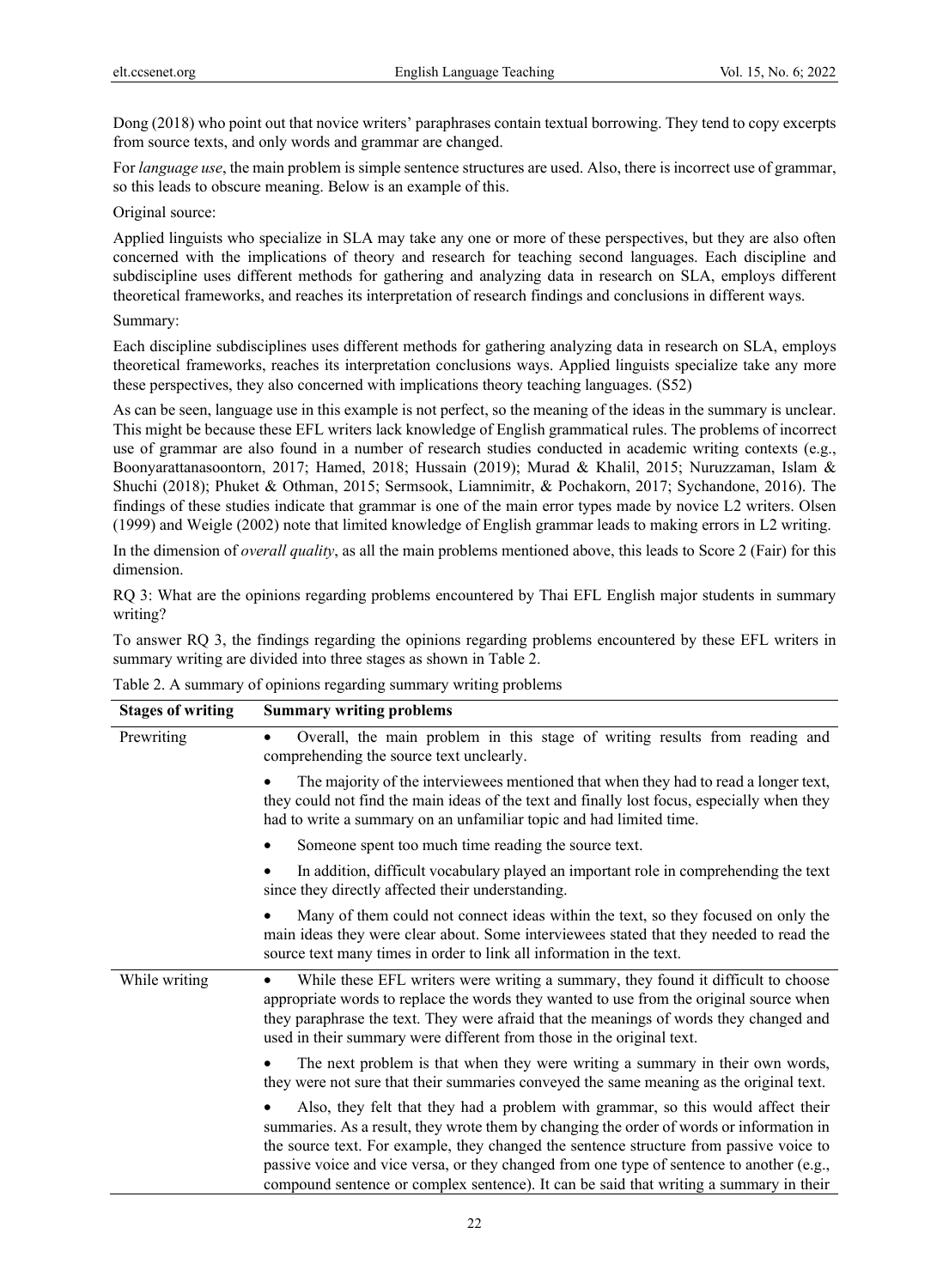| <b>Stages of writing</b> | <b>Summary writing problems</b>                                                                                                                                                                                                                                                                                                                                                                   |  |  |
|--------------------------|---------------------------------------------------------------------------------------------------------------------------------------------------------------------------------------------------------------------------------------------------------------------------------------------------------------------------------------------------------------------------------------------------|--|--|
|                          | own words and sentence structures make them unsure whether or not the meanings they<br>try to convey remain unchanged.                                                                                                                                                                                                                                                                            |  |  |
|                          | Lastly, since the integrated task required these EFL writers to write within a limited<br>number of words (i.e., 120-150 words), they thought that they could not organize their<br>ideas or select appropriate main ideas well to put in their summaries.                                                                                                                                        |  |  |
| Revising                 | For revising their summaries, these EFL writers stated that they spent most of their<br>time on pre-writing and while writing stages, so they did not have much time for revising.<br>Therefore, when they revised their summaries, the main revising was on checking the<br>correctness of punctuation marks (e.g., comma and full stop), spelling, subject-verb<br>agreement, and word choices. |  |  |
|                          | Additionally, with limited time, some of them did not reread and revise at all.                                                                                                                                                                                                                                                                                                                   |  |  |
|                          | Another main problem they mentioned was that they were not sure if their grammar<br>used in their summaries was correct. This caused some of them to be unsatisfied with their<br>summaries.                                                                                                                                                                                                      |  |  |

In the stage of pre-writing, the findings shown in Table 2 correspond to the findings of Plakans (2009) who explored the role of reading strategies in integrated L2 writing tasks and pointed out that the writers' problems in comprehending the source text negatively affect their writing performance. According to Devine (1988) and Jovari (2020), when the reader reads a text, he/she tries to create meaning from the text based on the interaction between previous knowledge (schema) of the reader and the information available in the text itself. Jovari (2020) mentioned "knowledge of text content can facilitate learners' comprehension during the encoding/decoding process by providing a knowledge structure to which readers can compare and fit pieces of incoming information" (p.29). The reason for this might be due to a lack of reading exposure. Especially, these EFL learners might not read a variety of academic texts (e.g., academic journals, research paper, and conference paper) outside the classroom. They do not probably recognize the structure and language use in the academic texts. In addition, they might not be familiar with the text content or have background knowledge about the text. Thus, if the EFL writers in this present study were not able to comprehend the source text clearly, this significantly affects the quality of their summary writing.

For while writing, the above findings are in line with a number of research studies (e.g., Keck, 2014; McDonough et al., 2014; Shi and Dong, 2018; Weigle & Parker, 2012) which claim that, for novice L2 writers, when they write summaries and paraphrases, their paraphrases tend to contain textual borrowing. There are some paraphrases that are unacceptable since they copy information from source texts and only words and grammar are changed. Moreover, Weigle and Parker (2012) indicate that when L2 writers write summaries from source texts, inappropriate textual borrowing can occur if they are not familiar with the source texts or cannot paraphrase the information they need appropriately, especially in a timed writing assessment. The findings of this present study also lend support to Yu (2009) who found that, regarding the perception of L2 writers, macro-organization, frequency of unfamiliar words, topic familiarity, and length of source texts were important factors for their summary writing. One new finding emerging in this present study is that the length of the number of words required in the integrated task is also another important factor that affects the summarization performance. As shown in Table 2, these EFL writers thought that, with a small number of words required to write in their summaries, they could not organize their ideas or select appropriate main ideas well to put in their summaries.

In revising stage, the findings of this present study support Silva's (1993) findings which indicate that writing in L2 is more difficult than writing in L1. They also find it difficult to organize ideas, write, and revise effectively. Their texts show more errors, and their responses to the task requirements are less effective. Additionally, their sentences tend to contain grammatical errors and discrete patterns in the use of cohesive devices. As a result, these errors certainly affect the quality of the whole text. The cause of this might result from their limited knowledge of English grammar. When they reread and check what they have written, they might not know what grammatical errors they have to correct. They might be able to notice and correct only some mistakes, such as punctuation marks or spelling, but grammatical errors in sentence structure (e.g., fragments, run-on sentence, and comma splice) and the use of conjunction (e.g., coordinating conjunction, subordinating conjunction, and correlative conjunction) might not be checked and corrected appropriately. This shows the importance of revision in L2 summary writing since it plays a crucial role in summary writing and quality of writing. According to Khaled (2007), revising is an important skill, but many novice L2 writers do not take it into account. They may find generating ideas easier than revising. As a result, they fail to revise effectively. The findings of Choi (2010) also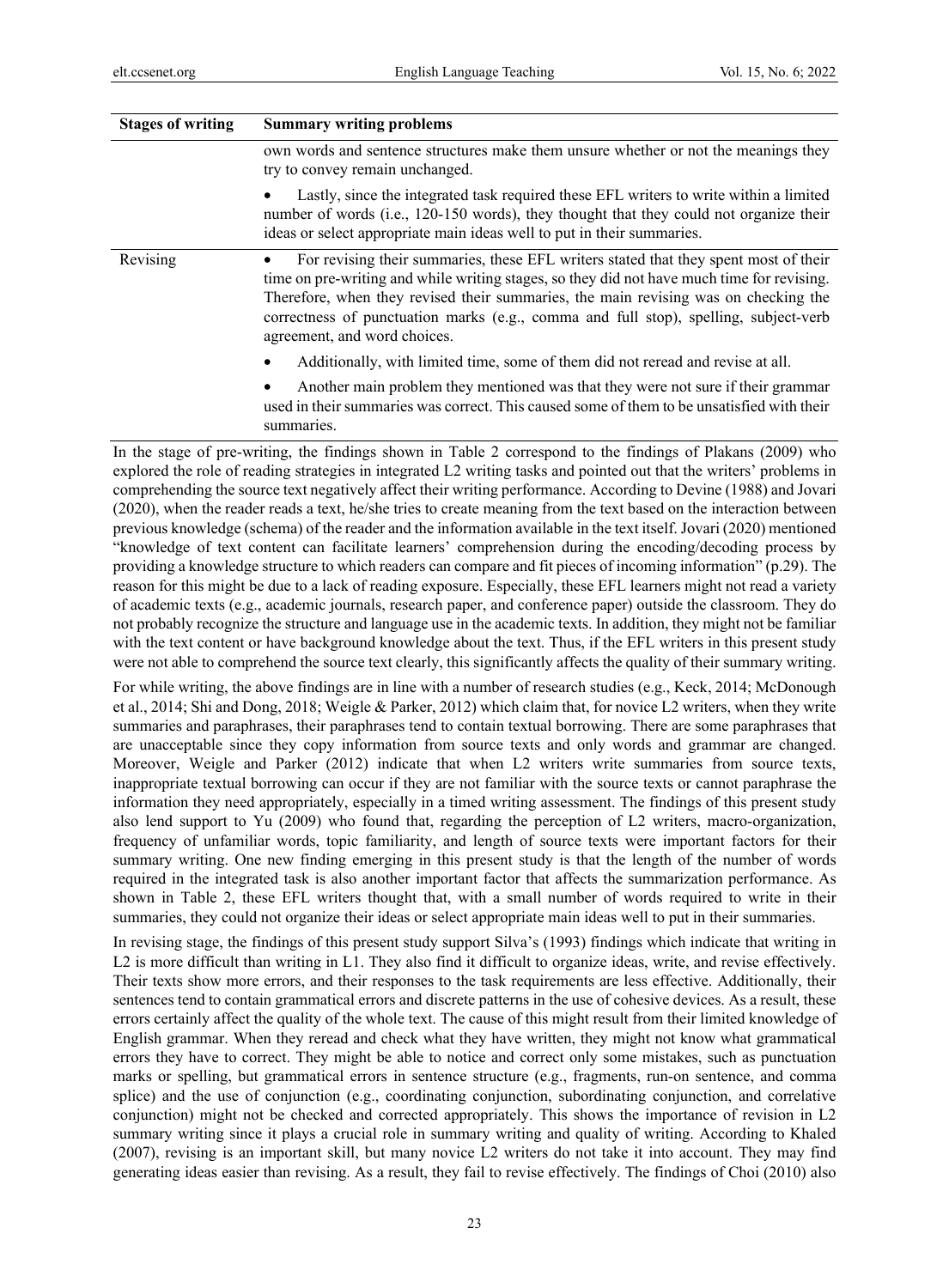show the importance of revision in L2 writing and positive effects of revision training on L2 writing in terms of the quality and product of writing, especially in less proficient writers.

## **5. Pedagogical Implications for L2 Learning and Teaching**

In terms of writing instruction, there are six important implications for pedagogy that have emerged from the findings of this study. The first implication of the findings is that, in integrated reading-to-write tasks, reading plays a crucial role in summary writing since EFL writers need to use the information from the source text in their summary writing. The findings of this presents study showed that these writing learners had a problem in comprehending a source text. As a result, this negatively affects the quality of their summaries. Writing teachers, thus, need to take improving reading skills and strategies (e.g., guessing meaning from contexts, improving vocabulary skills by learning prefixes and suffixes, and identifying main ideas) into account so that their students are able to understand the source text clearly and can produce effective summaries. Secondly, an emphasis on recognizing and avoiding plagiarism or copying needs to be put in writing classrooms since many novice EFL writers do not take this issue seriously as can be seen from the findings of this present study. Therefore, the lessons on how to avoid plagiarism and copying the source text need to be taught explicitly. Thirdly, L2 writing students should be encouraged to do paraphrasing activities and exercises since they can help to improve paraphrasing skill which is necessary when these EFL writing learners write their summaries. Fourth, the knowledge of some particular mechanics and grammar (e.g., spelling, prepositions, articles, capitalization, singular/plural, punctuation, fragments, and subject-verb agreement) need to be provided. If these novice EFL writers can use mechanics and grammar correctly, they can significantly develop their summary writing. Fifth, revision in L2 writing is critical. Novice EFL writers need to manage their time to have enough time for revising, for example, checking for idea organization, word choice, fragments, singular/plural, and subject-verb agreement. Therefore, lessons and activities on time management and revision are needed. This will definitely help to improve the quality of their summary writing. Lastly, the scoring rubric developed by Yamanishi et al. (2019) which was employed in this present study was found to be effective and easy to use. Besides, it includes all salient dimensions for assessing summary writing in terms of both holistic and analytical assessment. Therefore, it is recommended for use in L2 summary writing assessment.

#### **6. Conclusions and Recommendations for Further Research**

This study examined the quality of summary writing and type of problems faced by Thai EFL English major students and also elicited opinions regarding problems encountered by these EFL learners. The findings showed that the quality of summary writing produced by these EFL writers was viewed as "fair", and there were no significant differences among all dimensions. They all were regarded as "fair" equally. Each dimension revealed the main problem mostly found. In the dimension of *content*, the main problem was that incorrect information or irrelevant information was included. For *paraphrase (quantity)*, the main problem was that these students could paraphrase only from 25% to less than 50% of the expressions included in the summary in their own words. Regarding *paraphrase (quality)*, the main problem was that these students mostly copied words/information from the original text, including using vocabulary or changing word order from the original text. For *language use*, the main problem was that simple sentence structures were used. Also, there was incorrect use of grammar, so this led to obscure meaning. In the dimension of *overall quality*, as all the main problems mentioned above, it was considered as fair for this dimension. Regarding their opinions regarding summary writing problems encountered by these EFL writers, the main problem in the prewriting stage was that they could not find the main ideas of the text and finally lost focus. The problems in comprehending the source text negatively affected their writing performance. While writing, the main problems were that they found it difficult to choose vocabulary words to replace the words they wanted to use from the original source when they paraphrased the text. Also, when they wrote summaries in their own words, they were not sure that their summaries conveyed the same meaning as the original text. Moreover, they thought they had a problem with grammar. As a result, their summaries and paraphrases tended to contain textual borrowing. Some paraphrases were also unacceptable since information from source texts were copied, and only words and grammar were changed. For revising their summaries, these EFL writers stated that they did not manage time well, so they did not have much time for revising. Therefore, this study sheds light on the problems of summary writing encountered by Thai EFL English major students. These can help writing teachers to use the findings of this study and scoring rubric used in this study to improve summary writing of their students. Additionally, this study reflects the opinions these EFL writers had when they wrote summaries. These opinions need to be taken into account when writing teachers design their writing lessons and activities.

In this study, there are two limitations. First, the participants in this study were 67 English major students who enrolled in a research report writing course. Since it was not possible to manage them in one study group, they were divided into 4 groups and taught by 2 different teachers. Such a circumstance may have some differences in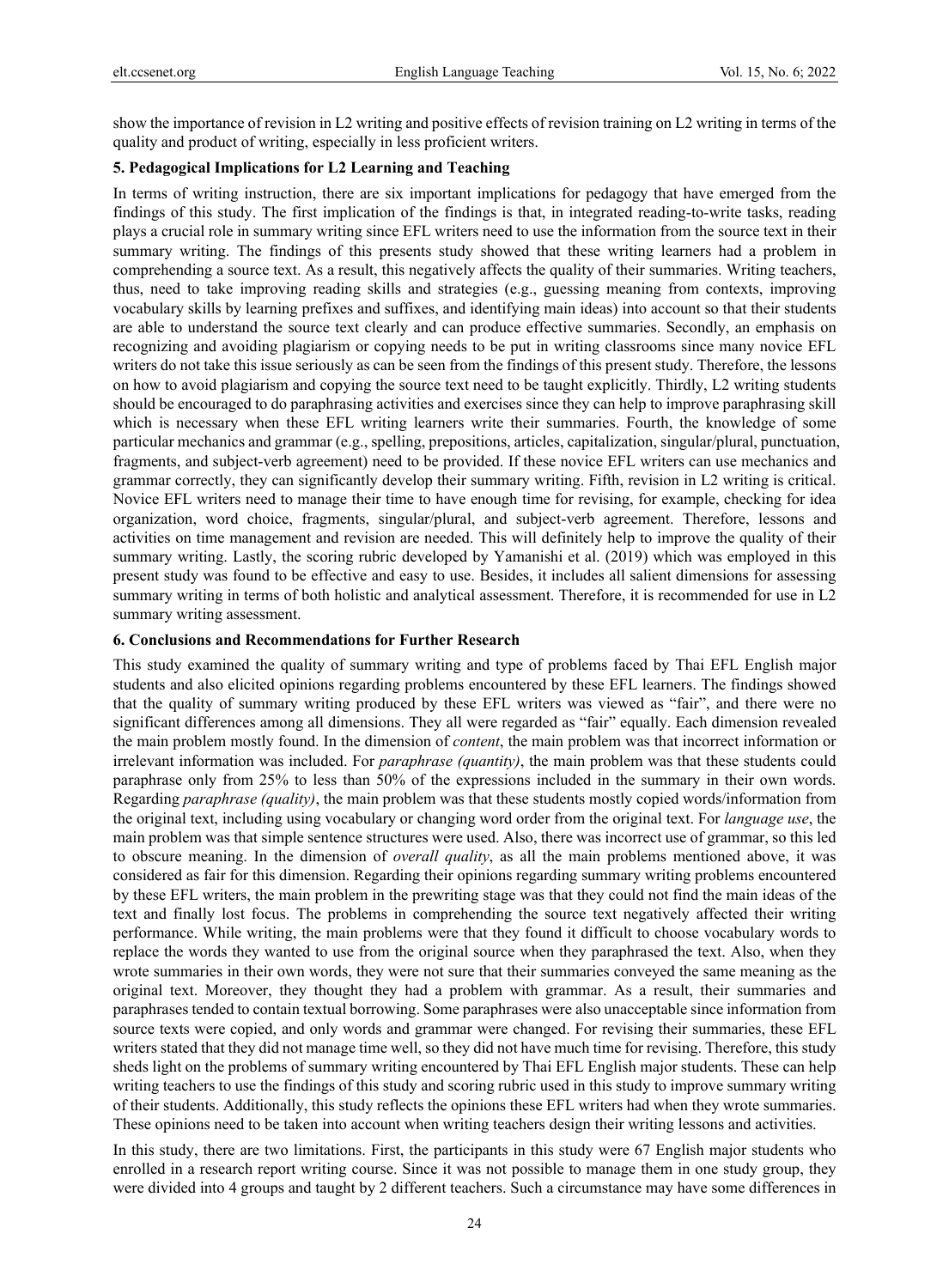terms of teaching style and extra assignments. However, the provided instruction, including teaching materials and the main textbook were the same. Therefore, this may not significantly affect the overall result of the study. The other potential limitation is that the number of words required the participants of this study to write a summary is 120-150 words. This length of summaries may affect the quality of summary writing produced by these EFL writing learners.

For further research, the researcher would like to recommend conducting research by examining learners' summaries of different levels of proficiencies. Furthermore, since the length of a summary of this present study ranges from 120-150 words, it would be interesting to conduct another study using different lengths of summaries and compare the differences in terms of the quality and problems encountered by EFL writers among those different lengths. These would provide worthy avenues for future research and fill the possible gaps existing in the literature of summary writing.

# **Acknowledgements**

Funding of this research was provided by the Faculty of Humanities, Naresuan University. Also, the researcher would like to express great appreciation to the participants who enrolled in a research report writing course (205426) in the first semester of academic year 2021 at Naresuan University. Without their cooperation, the research would not have been possible. Moreover, the researcher would like to gratefully thank the reviewers of the article.

#### **References**

- Baba, K. (2009). Aspects of lexical proficiency in writing summaries in a foreign language. *Journal of Second Language Writing, 18*(3), 191-208. https://doi.org/10.1016/j.jslw.2009.05.003
- Bacha, N. (2001). Writing evaluation: What can analytic versus holistic essay scoring tell us? *System, 29*(3), 371-383. https://doi.org/10.1016/S0346-251X(01)00025-2
- Becker, A. (2016). Student-generated scoring rubrics: Examining their formative value for improving ESL students' writing performance. *Assessing Writing, 29*, 15-24. https://doi.org/10.1016/j.asw.2016.05.002
- Boonyarattanasoontorn, P. (2017). An investigation of Thai students' English language writing difficulties and their use of writing strategies. *Journal of Advanced Research in Social Sciences and Humanities, 2*(2), 111-118. https://doi.org/10.26500/JARSSH-02-2017-0205
- Carson, J. (2001). A task analysis of reading and writing in academic contexts. In D. Belcher & A. Hirvela (Eds.), *Linking Literacies: Perspectives on L2 Reading-Writing Connections* (pp. 48-83). Ann Arbor: The University of Michigan Press.
- Choi, Y. H. (2010). Effects of revision training on L2 writing. *English Teaching, 65*(1), 25-56. https://doi.org/10.15858/engtea.65.1.201003.25
- Choy, S., & Lee, M. (2012). Effects of teaching paraphrasing skills to students learning summary writing in ESL. *Journal of Teaching and Learning, 8*(2), 77-89. https://doi.org/10.22329/jtl.v8i2.3145
- Cumming, A., Kantor, R., Baba, K., Erdosy, U., Eouanzoui, K., & James, M. (2005). Difference in written discourse in independent and integrated prototype tasks for next general TOEFL. *Assessing Writing, 10*(1), 5-43. https://doi.org/10.1016/j.asw.2005.02.001
- Delaney, Y. A. (2008). Investigating the reading-to-write construct. *Journal of English for Academic Purpose, 7*(3), 140-150. https://doi.org/10.1016/j.jeap.2008.04.001
- Devine, J. (1988). The relationship between general language competence and second language reading proficiency: Implications for teaching. In P. Carrell, J. Devine, & D. Eskey (Eds.), *Interactive Approaches to Second Language Reading* (pp. 260-278). Cambridge: Cambridge University Press. https://doi.org/10.1017/CBO9781139524513.024
- Dewi, A. K., & Saputra, N. (2021). Problems faced by students in writing English academic summary. *Middle Eastern Journal of Research in Education and Social Sciences, 2*(2), 126-135. https://doi.org/10.47631/mejress.v2i2.257
- Educational Testing Service. (2002). *LanguEdge courseware: Handbook for scoring speaking and writing*. Princeton, NJ: Educational Testing Service.
- Gebril, A., & Plakans, L. (2009). Investigating source use, discourse features, and process in integrated writing tests. *Spaan Working Papers in Second or Foreign Language Assessment, 7*, 47-84.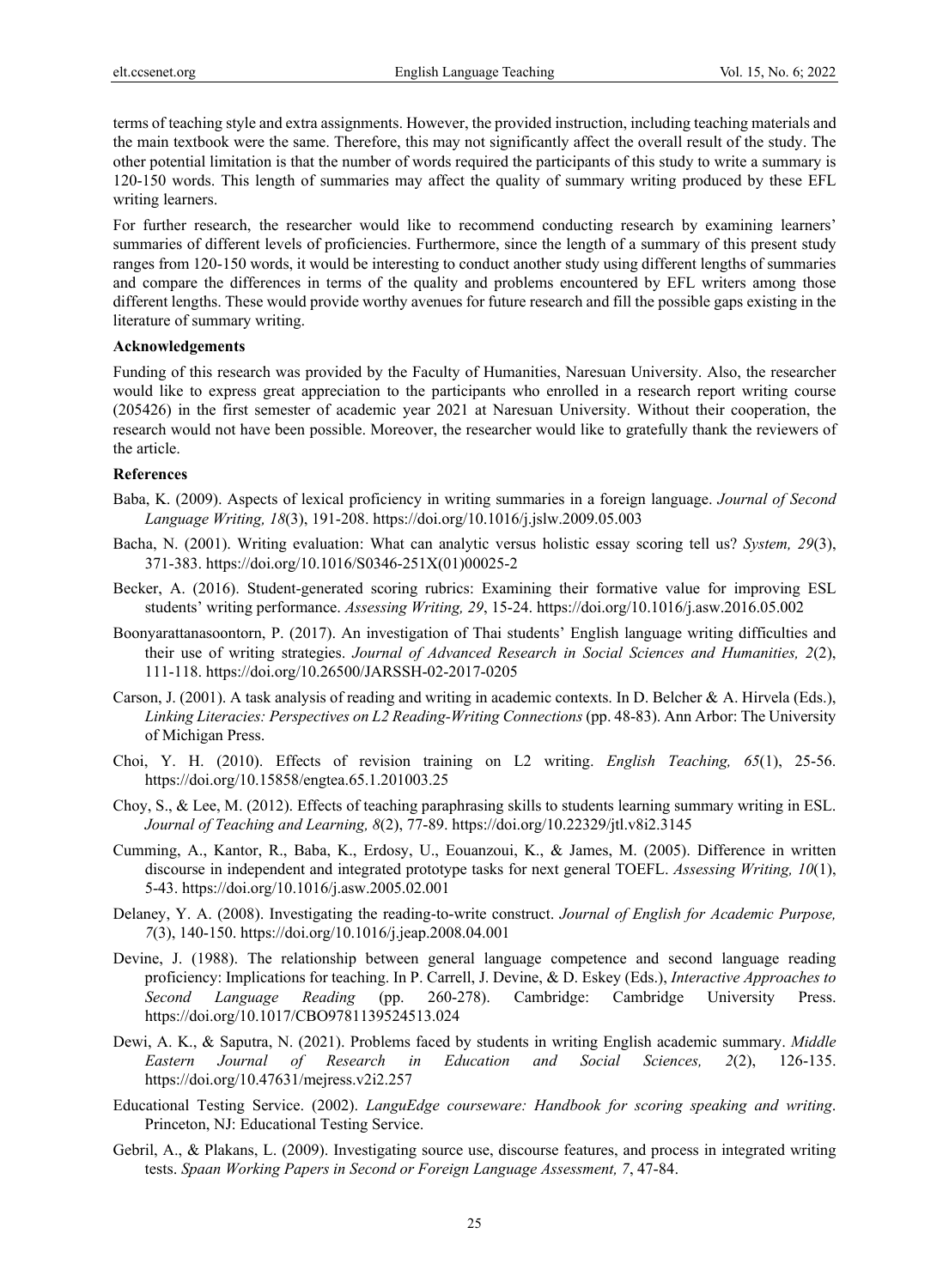- Gebril, A., & Plakans, L. (2016). Source-based tasks in academic writing assessment: Lexical diversity, textual borrowing and proficiency. *Journal of English for Academic Purposes, 24*, 78-88. https://doi.org/10.1016/j.jeap.2016.10.001
- Hamed, M. (2018). Common linguistic errors among non-English major Libyan students writing. *Arab World English Journal, 9*(3), 219-232. https://doi.org/10.24093/awej/vol9no3.15
- Hirvela, A., & Du, Q. (2013). "Why am I paraphrasing?": Undergraduate ESL writers' engagement with source-based academic writing and reading. *Journal of English for Academic Purposes, 12*(2), 87-98. https://doi.org/10.1016/j.jeap.2012.11.005
- Hult, C. A., & Huckin, T. N. (2008). *The new century handbook*. New York: Pearson/Longman.
- Hussain, R. A. M. (2019). An analysis of undergraduate Saudi EFL female students' errors in written English essays. *Arab World English Journal, Special Issue: The Dynamics of EFL in Saudi Arabia*, 241-258. https://doi.org/10.24093/awej/efl1.17
- Hyland, F. (2003). Focusing on form: Student engagement with teacher feedback. *System, 31*(2), 217-230. https://doi.org/10.1016/S0346-251X(03)00021-6
- Hyland, K. (2002). *Teaching and researching writing*. Harlow: Pearson Education Limited.
- Hyland, K. (2003). *Second language writing*. Cambridge: Cambridge University Press. https://doi.org/10.1017/CBO9780511667251
- Jovari, M. (2020). Effect of topic familiarity on summary writing of Iranian intermediate EFL learners. *International Journal of Linguistics, Literature and Translation (IJLLT), 3*(8), 22-35.
- Keck, C. (2006). The use of paraphrase in summary writing: A comparison of L1 and L2 writers. *Journal of Second Language Writing, 15*(4), 261-278. https://doi.org/10.1016/j.jslw.2006.09.006
- Keck, C. (2014). Copying, paraphrasing, and academic writing development: A re-examination of L1 and L2 summarization practices. *Journal of Second Language Writing, 25*, 4-22. https://doi.org/10.1016/j.jslw.2014.05.005
- Khaled, B. (2007). Revision in second language writing: What teachers need to know. *TESL Canada Journal, 25*(1), 81-92. https://doi.org/10.18806/tesl.v25i1.109
- Kintsch, W., & van Dijk, T. A. (1978). Toward a model of text comprehension and production. *Psychological Review, 85*(5), 363-394. https://doi.org/10.1037/0033-295X.85.5.363
- Knoch, U. (2009). Diagnostic assessment of writing: A comparison of two rating scales. *Language Testing, 26*(2), 275-304. https://doi.org/10.1177/0265532208101008
- Koda, K. (2005). *Insights into second language reading: A cross-linguistic approach*. Cambridge: Cambridge University Press. https://doi.org/10.1017/CBO9781139524841
- Li, J. (2014). Examining genre effects on test takers' summary writing performance. *Assessing Writing, 22*, 75-90. https://doi.org/10.1016/j.asw.2014.08.003
- Liao, M., & Tseng, C. (2010). Students' behaviors and views of paraphrasing and inappropriate textual borrowing in an EFL academic setting. *Pan-Pacific Association of Applied Linguistics, 14*, 187-211.
- Marshall, S. (2017). *Advance in academic writing: Integrating research, critical thinking, academic reading and writing*. Montréal: Pearson.
- McCormack, J., & Slaght, J. (2009). *Extended writing & research skills: Coursebook*. Reading, UK: Garnet Education.
- McDonough, K., Crawford, W. J., & Vleeschauwer, J. D. (2014). Summary writing in a Thai EFL university context. *Journal of Second Language Writing, 24*, 20-32. https://doi.org/10.1016/j.jslw.2014.03.001
- Mertler, C. A. (2001). Designing scoring rubrics for your classroom. *Practical Assessment, Research & Evaluation, 7*. https://doi.org/10.7275/gcy8-0w24
- Mulvaney, M. K., & Jolliffe, D. A. (2005). *Academic writing: Genres, samples, and resources*. New York: Pearson/Longman.
- Murad, T. M., & Khalil, M. H. (2015). Analysis of errors in English writings committed by Arab first-year college students of EFL in Israel. *Journal of Language Teaching and Research, 6*(3), 475-481. https://doi.org/10.17507/jltr.0603.02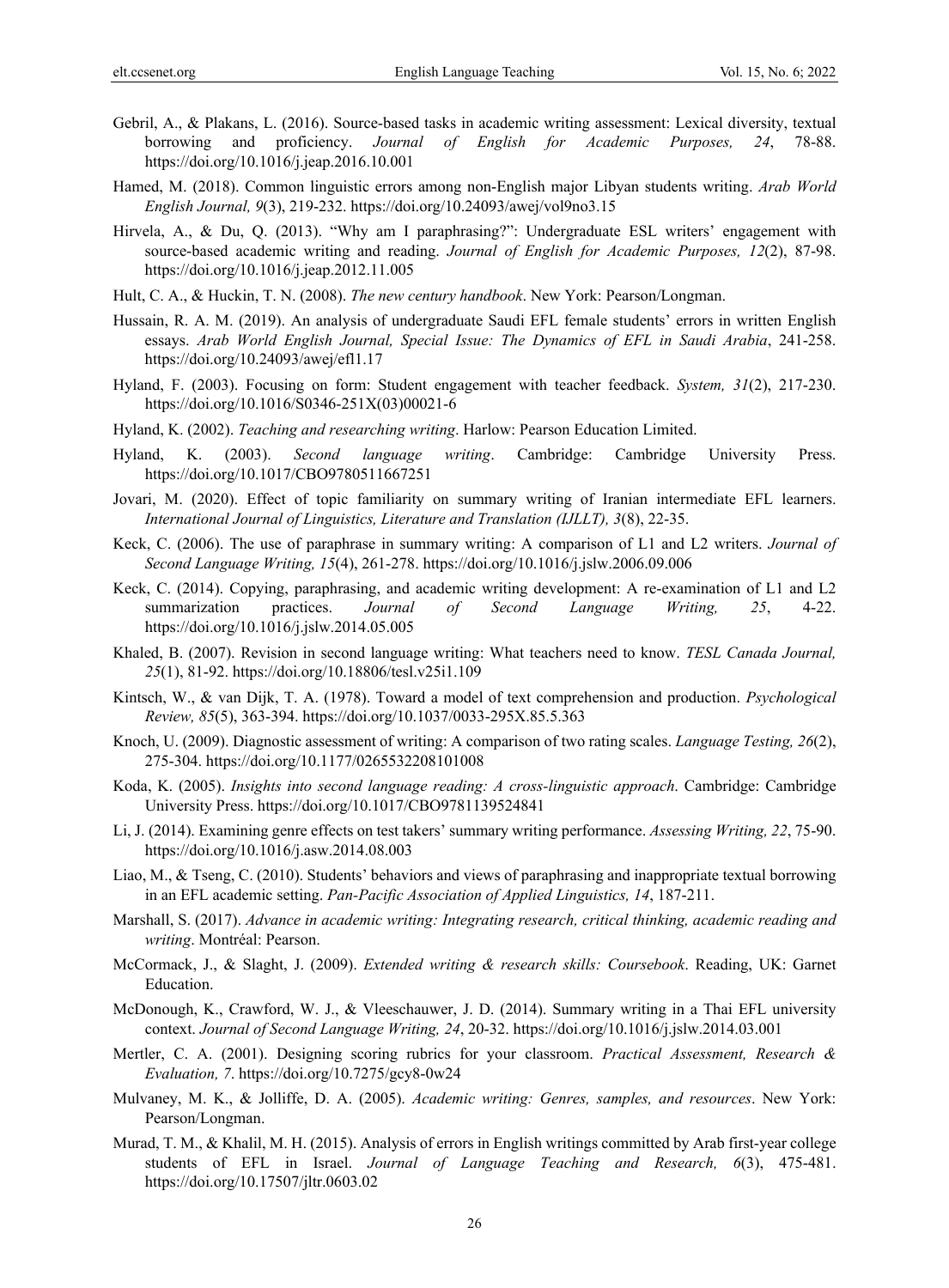- Nuruzzaman, M., Islam, A. S., & Shuchi, I. J. (2018). An analysis of errors committed by Saudi non-English major students in the English paragraph writing: A study of comparisons. *Advances in language and literary studies, 9*(1), 31-39. https://doi.org/10.7575/aiac.alls.v.9n.1p.31
- Olshen, S. (1999). Errors and compensatory strategies: A study of grammar and vocabulary in texts written by Norwegian learners of English. *System, 27*(2), 191-205. https://doi.org/10.1016/S0346-251X(99)00016-0
- Ono, M. (2021). Japanese university students' integrated writing skills in listening-to-write tasks. *Keio Associated Repository of Academic Resources, 142*, 89-110. Retrieved from https://koara.lib.keio.ac.jp/xoonips/modules/xoonips/detail.php?koara\_id=AN00062752-00000142-0089
- Oshima, A., & Hogue, A. (2006). *Writing academic English* (4th ed.). White Plains, NY: Pearson Longman.
- Phuket, P. R. N., & Othman, N. B. (2015). Understanding EFL students' errors in writing. *Journal of Education and Practice, 6*(32), 99-106.
- Plakans, L. (2008). Comparing composing processes in writing-only and reading-to-write test tasks. *Assessing Writing, 13*(2), 111-129. https://doi.org/10.1016/j.asw.2008.07.001
- Plakans, L. (2009). The role of reading strategies in integrated L2 writing tasks. *Journal of English for Academic Purposes, 8*(4), 252-266. https://doi.org/10.1016/j.jeap.2009.05.001
- Plakans, L. (2015). Integrated second language writing assessment: Why? What? How? *Language and Linguistics Compass, 9*(4), 159-167. https://doi.org/10.1111/lnc3.12124
- Putri, M. (2020). Lecturer's perception of using an analytical rubric for assessing summary writing. *Proceedings of the Twelfth Conference on Applied Linguistics (CONAPLIN 2019)*. https://doi.org/10.2991/assehr.k.200406.025
- Reid, J. M. (1988). *The process of composition*. Colorado State University: Prentice-Hall Regents.
- Reid, J. M. (1994). *The process of paragraph writing* (2nd ed.). Englewood Cliffs, NJ: Prentice Hall Regents.
- Saville-Troike, M. (2012). *Introducing second language acquisition* (2nd ed.). Cambridge: Cambridge University Press. https://doi.org/10.1017/CBO9780511888830
- Sawaki, Y. (2019). Issues of summary writing instruction and assessment in academic writing classes. Paper presented at *the 48th Research Colloquium of the Japan Language Testing Association*. Japan: Waseda University.
- Sermsook, K., Liamnimitr, J., & Pochakorn, R. (2017). An analysis of errors in written English sentences: A case study of Thai EFL students. *English Language Teaching, 10*(3), 101-110. https://doi.org/10.5539/elt.v10n3p101
- Shi, L. (2004). Textual borrowing in second language writing. *Written Communication, 21*(2), 171-200. https://doi.org/10.1177/0741088303262846
- Shi, L. (2012). Rewriting and paraphrasing source texts in second language writing. *Journal of Second Language Writing, 21*(2), 134-148. https://doi.org/10.1016/j.jslw.2012.03.003
- Shi, L., & Dong, Y. (2018). Chinese graduate students paraphrasing in English and Chinese contexts. *Journal of English for Academic Purposes, 34*, 46-56. https://doi.org/10.1016/j.jeap.2018.03.002
- Silva, T. (1993). Toward an understanding of the distinct nature of L2 writing: The ESL research and its implications. *TESOL Quarterly, 27*(4), 657-677. https://doi.org/10.2307/3587400
- Stevens, D. D., & Levi, A. (2013). *Introduction to rubrics: An assessment tool to save grading time, convey effective feedback, and promote student learning* (2nd ed.). Sterling: Stylus Publications.
- Sun, Y. (2009). Using a two-tier test in examining Taiwan graduate students' perspectives on paraphrasing strategies. *Asia Pacific Education Review, 10*, 399-408. https://doi.org/10.1007/s12564-009-9035-y
- Sychandone, N. (2016). Comparative error analysis in English writing by first, second, and third year students of English Department of Faculty of Education at Champasack University. *Jurnal Penelitian Humaniora, 17*(1), 74-86. https://doi.org/10.23917/humaniora.v17i1.2353
- Tareva, E. G., & Tarev, B. V. (2020). Individual styles of summary writing: Approaches to styles description and diagnostics. *Journal of Siberian Federal University. Humanities & Social Sciences, 13*(6), 1028-1037.
- Urquhart, S., & Weir, C. (1998). *Reading in a second language: Process, product and practice*. London: Longman.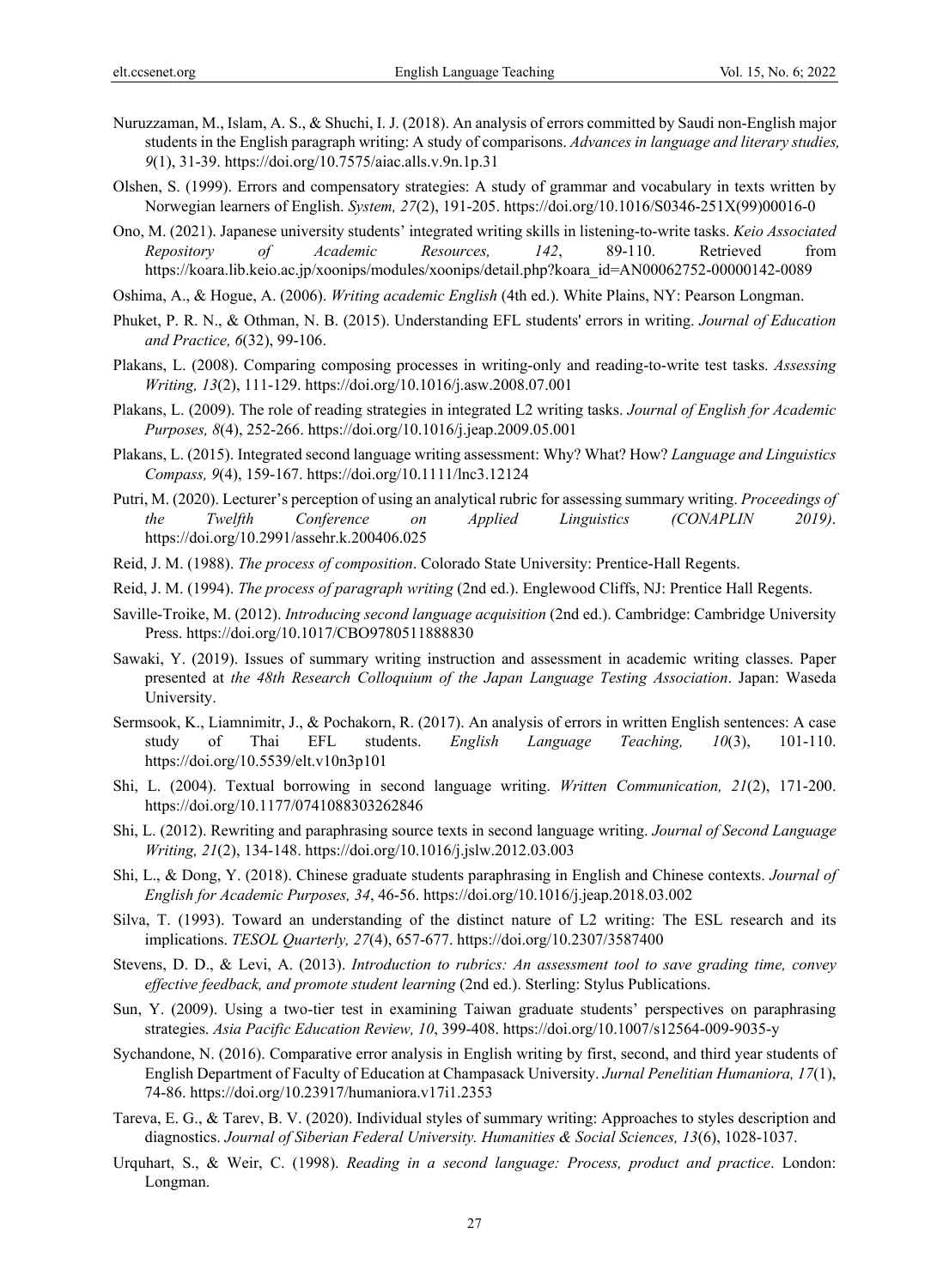Weigle, S. C. (2002). *Assessing writing*. Cambridge: Cambridge University Press.

- Weigle, S. C. (2004). Integrating reading and writing in a competency test for non-native speakers of English. *Assessing Writing, 9*(1), 27-55. https://doi.org/10.1016/j.asw.2004.01.002
- Weigle, S. C., & Parker, K. (2012). Source text borrowing in an integrated reading/writing assessment. *Journal of Second Language Writing, 21*(2), 118-133. https://doi.org/10.1016/j.jslw.2012.03.004
- Yamanishi, H., Ono, M., & Hijikata, Y. (2019). Developing a scoring rubric for L2 summary writing: A hybrid approach combining analytic and holistic assessment. *Language Testing in Asia, 9*, 1-22. https://doi.org/10.1186/s40468-019-0087-6
- Yu, G. (2007). Students' voices in the evaluation of their written summaries: Empowerment and democracy for test takers? *Language Testing, 24*(4), 539-572. https://doi.org/10.1177/0265532207080780
- Yu, G. (2009). The shifting sands in the effects of source text summarizability on summary writing. *Assessing Writing, 14*(2), 116-137. https://doi.org/10.1016/j.asw.2009.04.002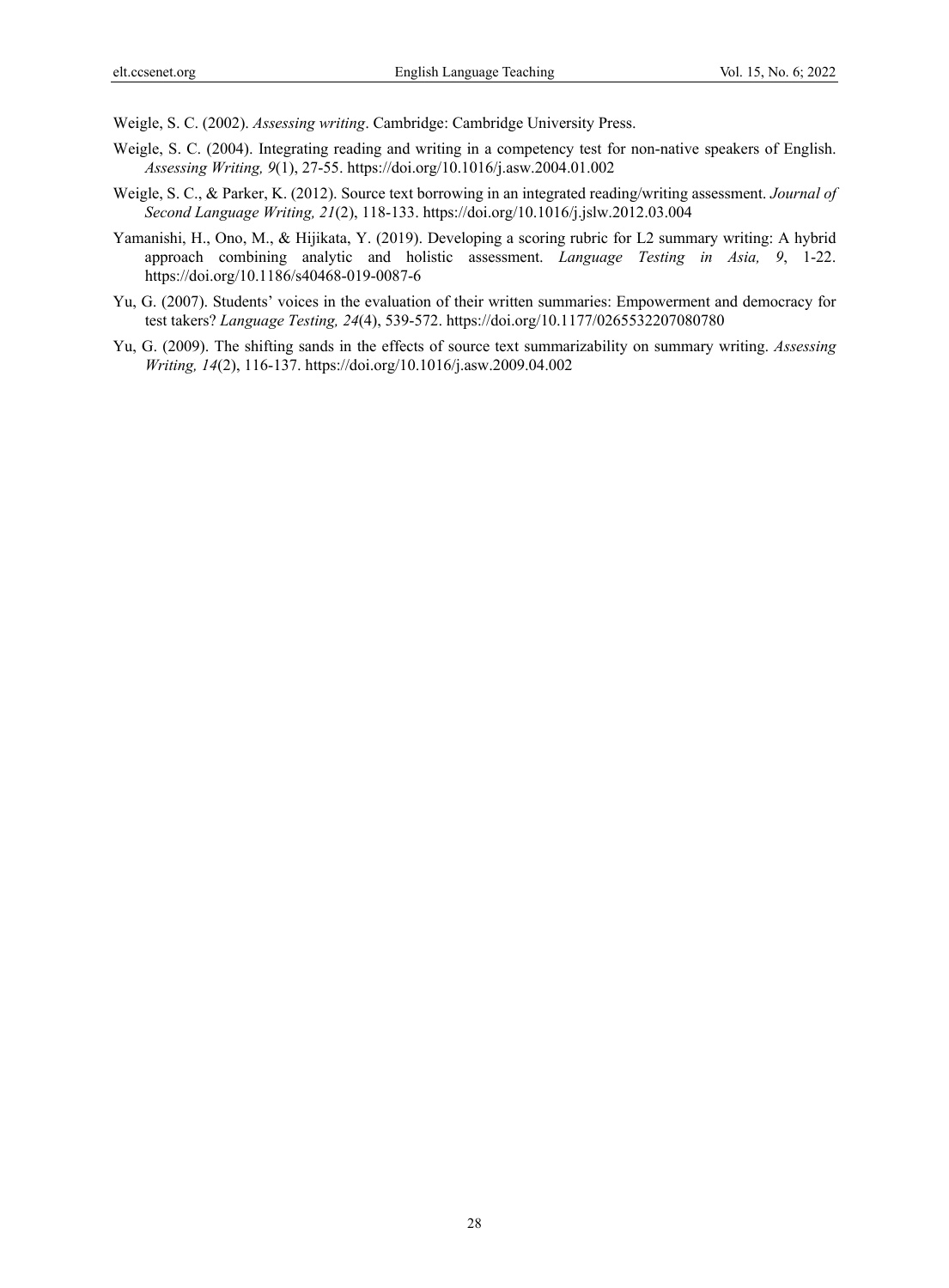# **Appendix A**

# **The Summary Writing Test**

Directions: Make a summary of the passage below, in a paragraph of 120-150 words, describing second language acquisition.

## What is SLA?

Second Language Acquisition (SLA) refers both to the study of individuals and groups who are learning a language subsequent to learning their first one as young children, and to the process of learning that language. The additional language is called a second language (L2), even though it may actually be the third, fourth, or tenth to be acquired. It is also commonly called a target language (TL), which refers to any language that is the aim or goal of learning. The scope of SLA includes informal L2 learning that takes place in naturalistic contexts, formal L2 learning that takes place in classrooms, and L2 learning that involves a mixture of these settings and circumstances. For example, "informal learning" happens when a child from Japan is brought to the USA and "picks up" English in the course of playing and attending school with native English-speaking children without any specialized language instruction, or when an adult Guatemalan immigrant in Canada learns English as a result of interacting with native English speakers or with co-workers who speak English as a second language. "Formal learning" occurs when a high school student in England takes a class in French, when an undergraduate student in Russia takes a course in Arabic, or when an attorney in Colombia takes a night class in English. A combination of formal and informal learning takes place when a student from the USA takes Chinese language classes in Taipei or Beijing while also using Chinese outside of class for social interaction and daily living experiences, or when an adult immigrant from Ethiopia in Israel learns Hebrew both from attending special classes and from interacting with co-workers and other residents in Hebrew.

In trying to understand the process of second language acquisition, we are seeking to answer three basic questions:

- a) What exactly does the L2 learner come to know?
- b) How does the learner acquire this knowledge?
- c) Why are some learners more successful than others?

There are no simple answers to these questions – in fact, there are probably no answers that all second language researchers would agree on completely. In part this is because SLA is highly complex in nature, and in part because scholars studying SLA come from academic disciplines which differ greatly in theory and research methods. The multidisciplinary approach to studying SLA phenomena which has developed within the last half-century has yielded important insights, but many tantalizing mysteries remain. New findings are appearing every day, making this an exciting period to be studying the subject. The continuing search for answers is not only shedding light on SLA in its own right, but is illuminating related fields. Furthermore, exploring answers to these questions is of potentially great practical value to anyone who learns or teaches additional languages.

SLA has emerged as a field of study primarily from within linguistics and psychology (and their subfields of applied linguistics, psycholinguistics, sociolinguistics, and social psychology), as a result of efforts to answer the what, how, and why questions posed above. There are corresponding differences in what is emphasized by researchers who come from each of these fields:

- Linguists emphasize the characteristics of the differences and similarities in the languages that are being learned, and the linguistic competence (underlying knowledge) and linguistic performance (actual production) of learners at various stages of acquisition.
- Psychologists and psycholinguists emphasize the mental or cognitive processes involved in acquisition, and the representation of language(s) in the brain.
- Sociolinguists emphasize variability in learner linguistic performance, and extend the scope of study to communicative competence (underlying knowledge that additionally accounts for language use, or pragmatic competence).
- Social psychologists emphasize group-related phenomena, such as identity and social motivation, and the interactional and larger social contexts of learning.

Applied linguists who specialize in SLA may take any one or more of these perspectives, but they are also often concerned with the implications of theory and research for teaching second languages. Each discipline and subdiscipline uses different methods for gathering and analyzing data in research on SLA, employs different theoretical frameworks, and reaches its interpretation of research findings and conclusions in different ways.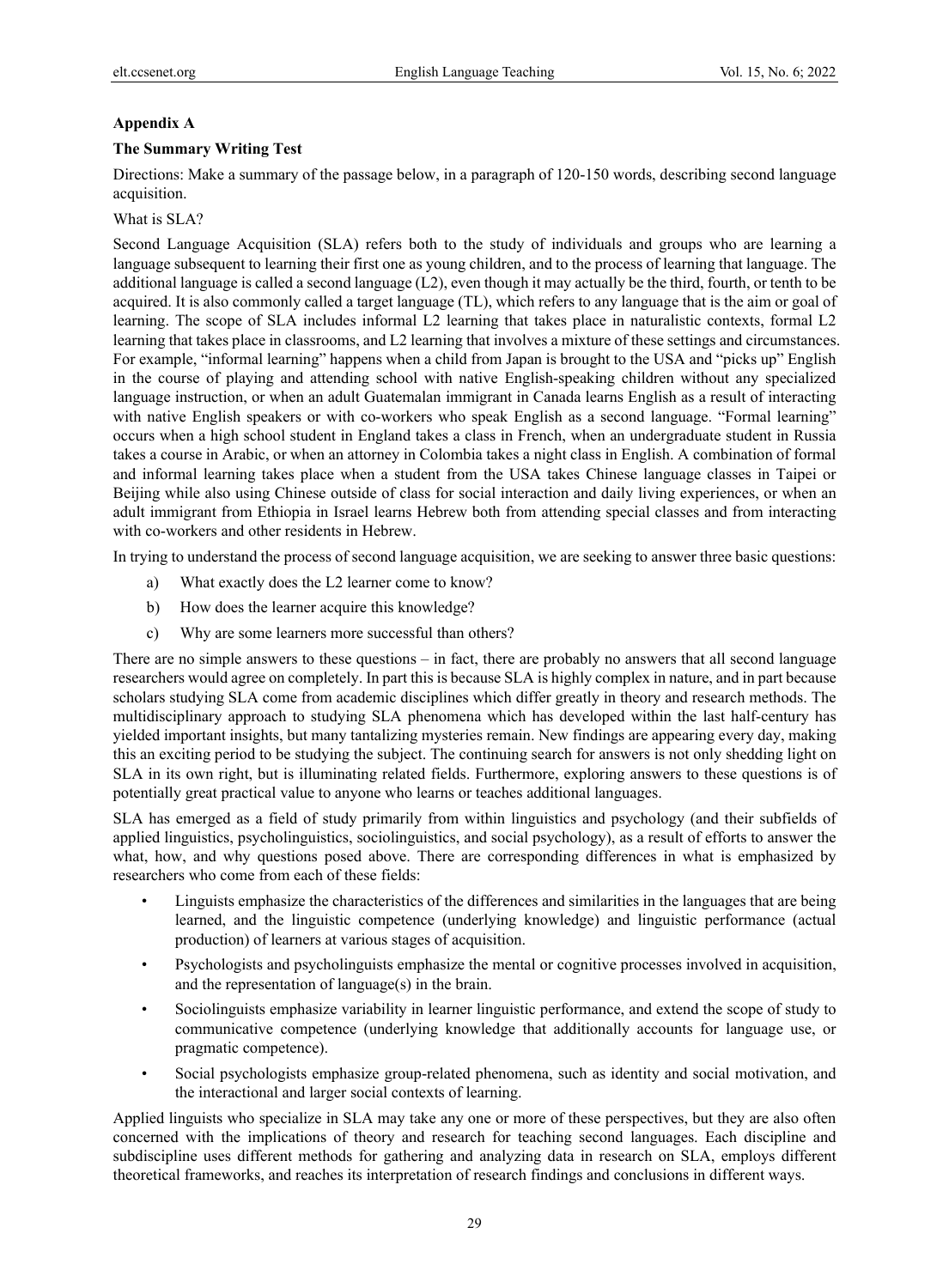## **Source**

Saville-Troike, M. (2012). *Introducing second language acquisition* (2nd ed.). Cambridge: Cambridge University Press.

# **Appendix B**

# **Interview Questions**

*Prewriting* 

- Are there any problems about reading the source text? Please explain and give example.
- Are there any problems about comprehending information from the source text? Please explain and give example.
- Are there any problems about vocabulary in the source text? Please explain and give example.
- Are there any problems about connecting contents/information within the text? Please explain and give example.
- What are reading strategies you use when reading the source text? Please explain and give example.
- Are there any problems about taking note or keywords? Please explain and give example.
- Are there any problems about organizing ideas before writing your summary? Please explain and give example.
- Are there any other problems in pre-writing stage? Please explain and give example.

## *While writing*

- Are there any problems about finding vocabulary for paraphrasing and summarizing to replace vocabulary in the source text? Please explain and give example.
- Are there any problems about writing your summary in your own words or your own sentence structure? Please explain and give example.
- Are there any problems about using grammar? Please explain and give example.
- Are there any problems about choosing and presenting main or important points in your summary? Please explain and give example.
- Are there any problems about organizing ideas while writing your summary? Please explain and give example.

## *Revising*

- Did you reread or revise your summary after finishing writing your summary? Please explain and give example.
- Are there any problems about revising your summary? Please explain and give example. Other problems/opinions
- Are there any other problems, opinions, or comments you want to add?

# **Appendix C**

| <b>Dimension</b> | Level          |           | <b>Criteria</b>                                                                                                                                                                           |
|------------------|----------------|-----------|-------------------------------------------------------------------------------------------------------------------------------------------------------------------------------------------|
| <b>CONTENT</b>   | 4              | very good | Can grasp all of the main ideas. Can develop the main point<br>substantially by occasionally using secondary information.                                                                 |
|                  | 3              | good      | Can grasp most of the main ideas. Includes somewhat incorrect<br>information or information beyond the original text, but it does not<br>substantially deviate from the main point.       |
|                  | $\mathfrak{D}$ | fair      | Can grasp only limited main ideas. Cannot demonstrate an adequate<br>development of the main point. Noticeably includes incorrect<br>information or information beyond the original text. |